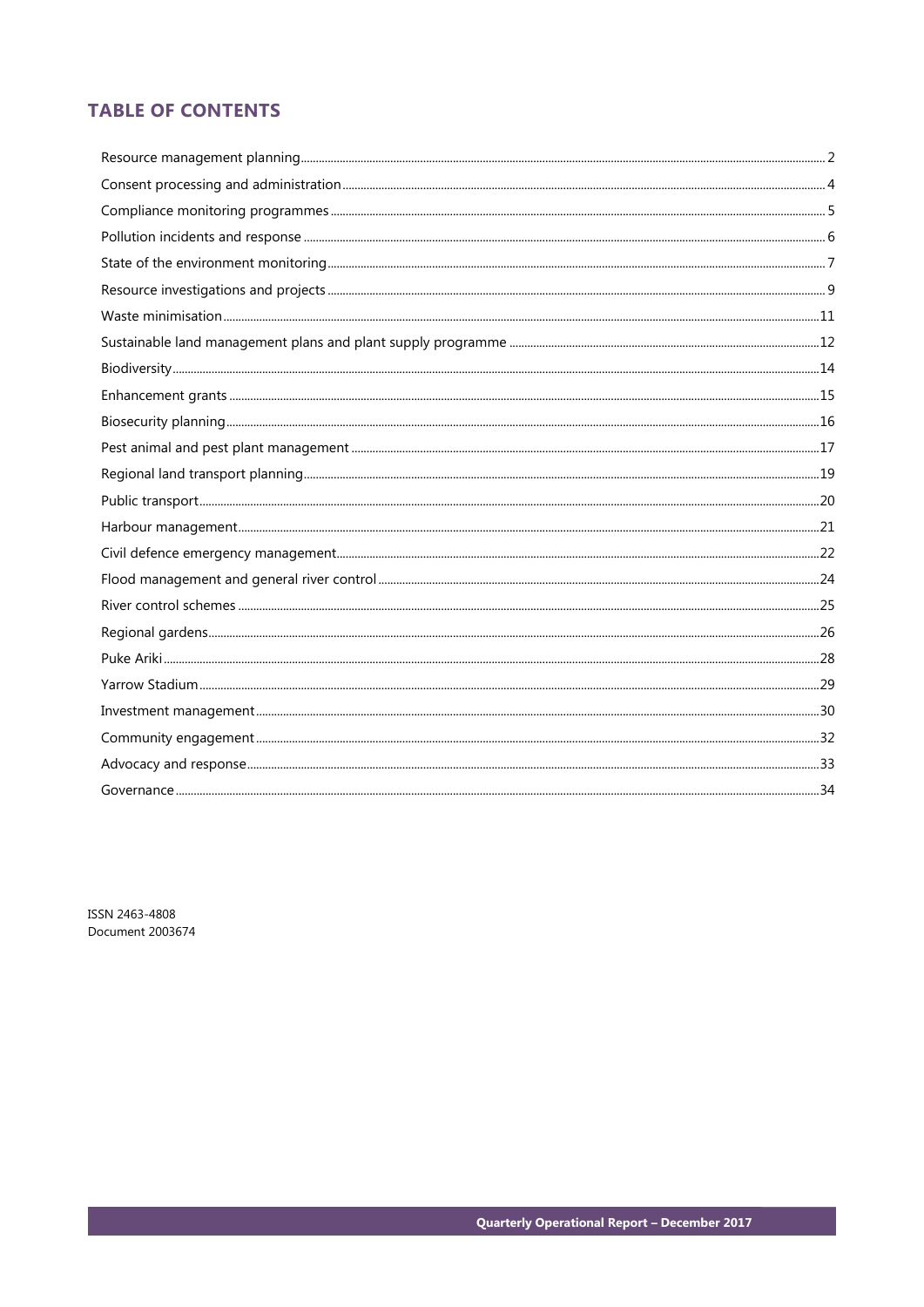# **EXECUTIVE SUMMARY**

This is the Quarterly Operational Report (QOR) for the three months ended 31 December 2017. The purpose of a QOR is to present a snapshot of the Council progressing through the delivery of the programme of activities agreed to in that year's annual plan or longterm plan. It is designed to give a feel for how the Council is progressing and the forecast for the rest of the year.

This QOR presents the achievement of the programmes of work established by the Council in the *2017/2018 Annual Plan*.

Except as noted below the Council is achieving all the measures and targets established in the *2017/2018 Annual Plan*.

The following performance measures are noted as being orange. That is, performance to date is at risk of not achieving the target or there is a risk that the year end performance may not be achieved:

Nil.

The following performance measures are noted as being red. That is, performance to date has not achieved the target or the performance for the rest of the year is unlikely to achieve the target:

Investment management: The Council's *Investment Policy* has a 6% target for interest returns. The *Local Government Act 2002* requires the Council to set a target. In the current interest rate environment, the Council is unlikely to reach this target for 2017/2018. Since the target was established, the Council has exceeded consistently exceeded it. The target will need to be reassessed in the preparation of the *2018/2028 Long-Term Plan*.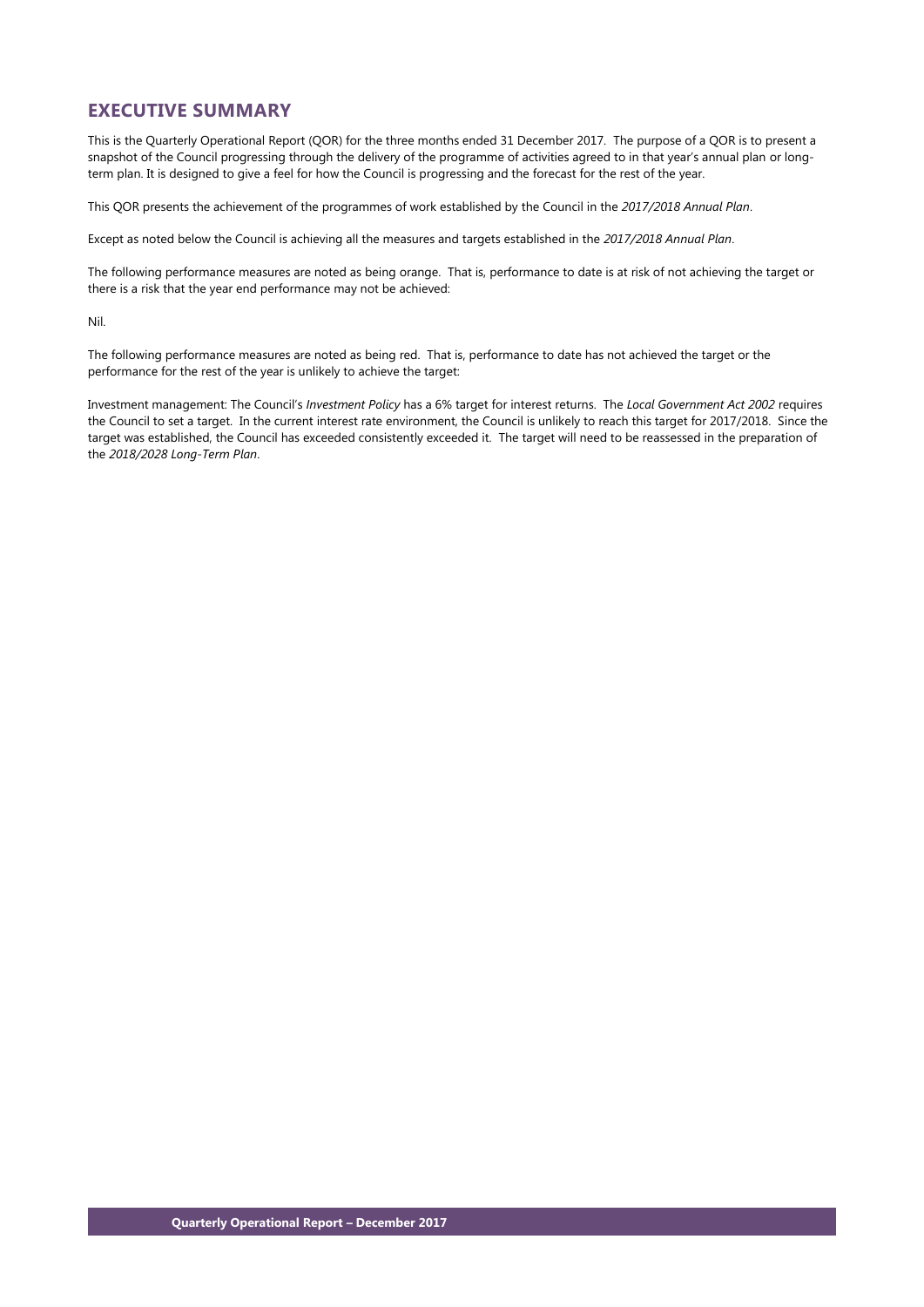# **INTRODUCTION**

The purpose of a Quarterly Operational Report (QOR) is to present a snapshot of the Council progressing through the delivery of the programme of activities agreed to in that year's annual plan or long-term plan. It is designed to give a feel for how the Council is progressing and the forecast for the rest of the year.

The QOR is structured in the following manner for each activity within each one of the six groups of activity:

- The objective for that activity
- Commentary/Highlights a high level overview of how that activity is progressing and any indications for future performance. Case studies and/or matters of interest may also be included in this section.
- Outputs/Key performance indicators these are the annual plan/long-term plan measures for the year together with actual performance to date. "NF" (non-financial status) is the performance year to date and "E" (expected future status) is the forecast for the rest of the year. The colours are as defined below.
- Scoreboard Outputs/Key performance indicators this is a graphical representation of how performance is progressing and how it is forecast to progress for the rest of the year. The key is:
	- $\triangleright$  green performance is on target for the year or is forecast to remain on target for the year
	- $\triangleright$  orange performance to date is at risk of not achieving the target or there is a risk that the year end performance may not be achieved
	- $\triangleright$  red performance to date has not achieved the target or the performance for the rest of the year is unlikely to achieve the target
	- $\triangleright$  grey the performance measure has been delayed
	- black reporting on the performance measure has not been updated or the forecast for the rest of the year has not been updated.
- Further explanation of all performance that is not "on target" is provided.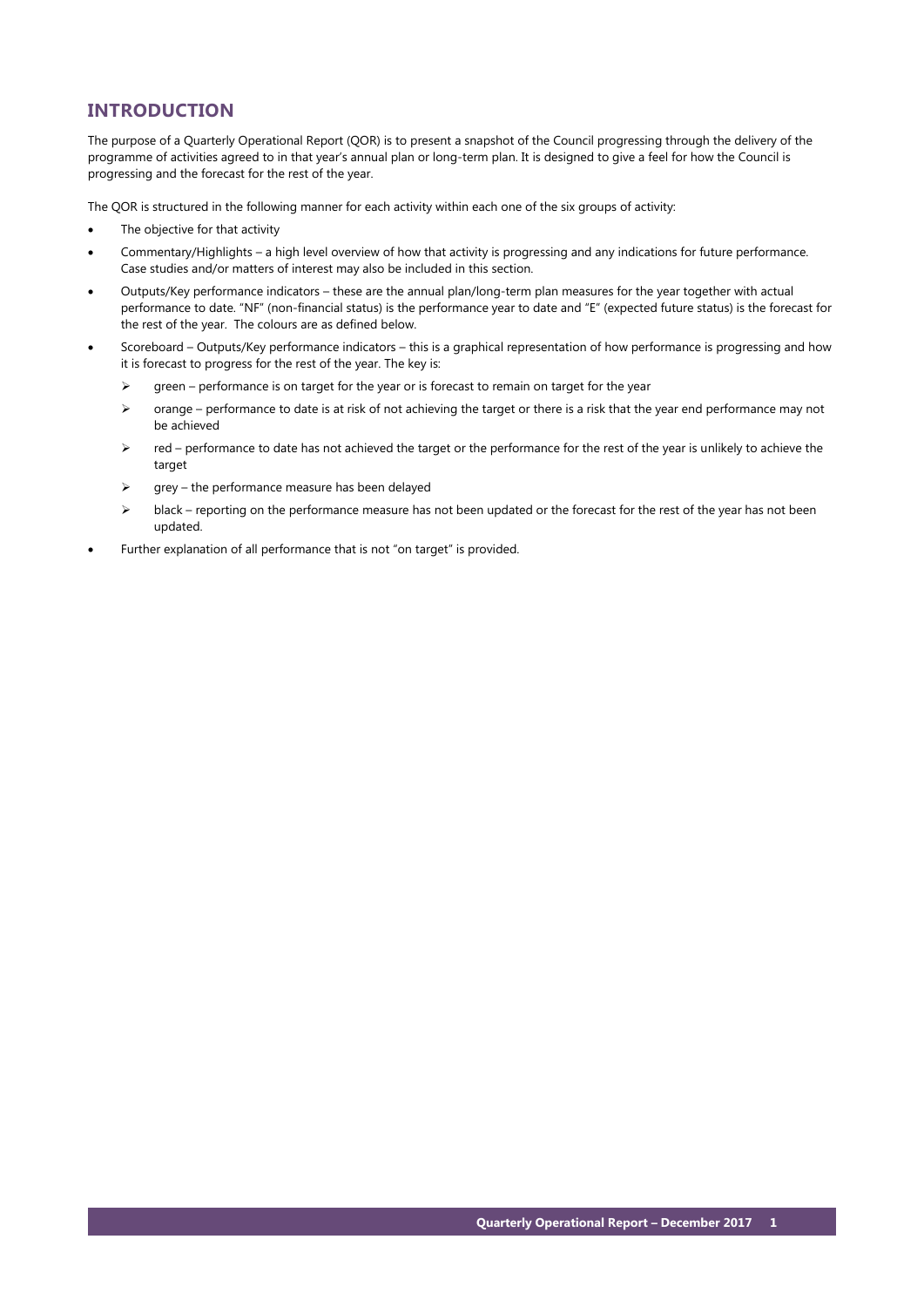#### <span id="page-3-0"></span>**RESOURCE MANAGEMENT PLANNING**

Preparing, adopting and maintaining comprehensive and publicly considered policies, plans and strategies that will deliver to the Taranaki community, efficient and effective management of the Council's functions and Taranaki's natural and physical resources.

#### **COMMENTARY/HIGHLIGHTS**

Continued to make progress on the review of the Regional Freshwater and Land plan. The Council decided to delay the release of a Proposed Freshwater and Land Plan to allow further work to be undertaken. In the interim, the Requirements for Good Farm Management in Taranaki document has been completed and distributed to farmers and other key stakeholders. Feedback on a draft Coastal Plan has been received and officers' are assessing the views provided and will present a proposed plan.

#### **OUTPUTS/KEY PERFORMANCE INDICATIONS**

| Performance measure                                                                                             | <b>Actual performance</b>                                                                                                                                                                                                                                                                                                                                                                                                                                                                                                                                                                                                                                                                                                                                                                                                                                                                                                                                    |
|-----------------------------------------------------------------------------------------------------------------|--------------------------------------------------------------------------------------------------------------------------------------------------------------------------------------------------------------------------------------------------------------------------------------------------------------------------------------------------------------------------------------------------------------------------------------------------------------------------------------------------------------------------------------------------------------------------------------------------------------------------------------------------------------------------------------------------------------------------------------------------------------------------------------------------------------------------------------------------------------------------------------------------------------------------------------------------------------|
| Complete preparation/full reviews and interim reviews of<br>resource management policies, plans and strategies: |                                                                                                                                                                                                                                                                                                                                                                                                                                                                                                                                                                                                                                                                                                                                                                                                                                                                                                                                                              |
| Regional Policy Statement: Interim review in 2016/2017. Full<br>review in 2019/2020.                            | The Regional Policy Statement for Taranaki (RPS) was made<br>operative in January 2010. An interim review of the RPS has been<br>completed, involving the preparation and targeted consultation<br>of a Interim Review Report in 2017.                                                                                                                                                                                                                                                                                                                                                                                                                                                                                                                                                                                                                                                                                                                       |
| Regional Coastal Plan: Full review continued in 2017/2018.<br>Interim review 2023/2024.                         | The review is ongoing. A Draft Coastal Plan and fact sheets have<br>been prepared and released for targeted consultation. 101<br>submissions were received and have been summarised. Further<br>investigations and engagement being undertaken to inform the<br>preparation of a Proposed Plan. Completed reports and a survey<br>for determining surf break attributes and significance. Online<br>mapping portal developed. Draft Section 32 report and<br>Proposed Coastal Plan prepared ready for public notification.                                                                                                                                                                                                                                                                                                                                                                                                                                   |
| Regional Air Quality Plan: Interim review 2016/2017. Full<br>review 2021/2022.                                  | The review of the Regional Air Quality Plan for Taranaki was<br>completed and made operative on 25 July 2011. The interim<br>review of the efficiency and effectiveness of that Plan<br>commenced with the preparation of a project brief and a first<br>internal workshop, and the development of a draft report.                                                                                                                                                                                                                                                                                                                                                                                                                                                                                                                                                                                                                                           |
| <b>Regional Fresh Water and Land Plan: On going review</b><br>2019/2020.                                        | The Freshwater and Soil Plans have been reviewed and a<br>combined Draft Plan was sent out for targeted consultation in<br>2015. Preparation of the Draft Section 32 Report has<br>commenced. The public notification of a Proposed Plan has been<br>deferred for up to five years in accordance with a revised NPSFM<br>progressive implementation plan. A revised timeline was<br>approved to allow the review to factor in planned Government<br>reforms in freshwater management and to undertake further<br>consultation and work on issues identified. Progress on the Plan<br>will continue with further work, consultation, studies and<br>investigations to finalise Plan provisions. To inform the review a<br>legal opinion was sought on the approach to wetland protection<br>and a study has been commissioned to investigate and review<br>limits for environmental flows. Draft report on environmental<br>flows received but not finalized. |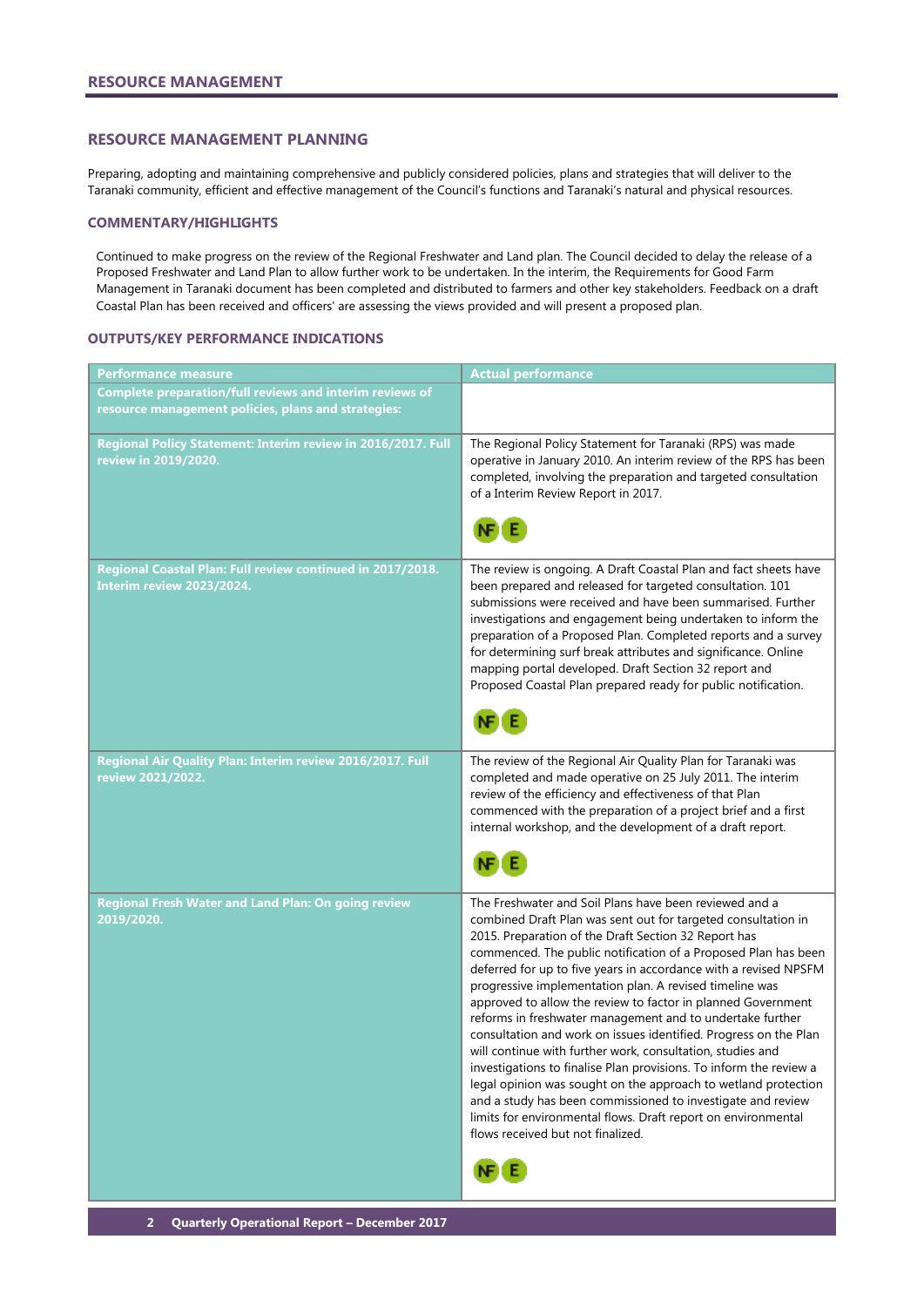# **SCOREBOARD - OUTPUTS/KEY PERFORMANCE INDICATIONS**



**•** On target

- **Target may not be achieved**
- **Target will not be achieved**
- Delayed
- Overdue

**EXPLANATION FOR KEY PERFORMANCE INDICATIONS OTHER THAN "ON TARGET"**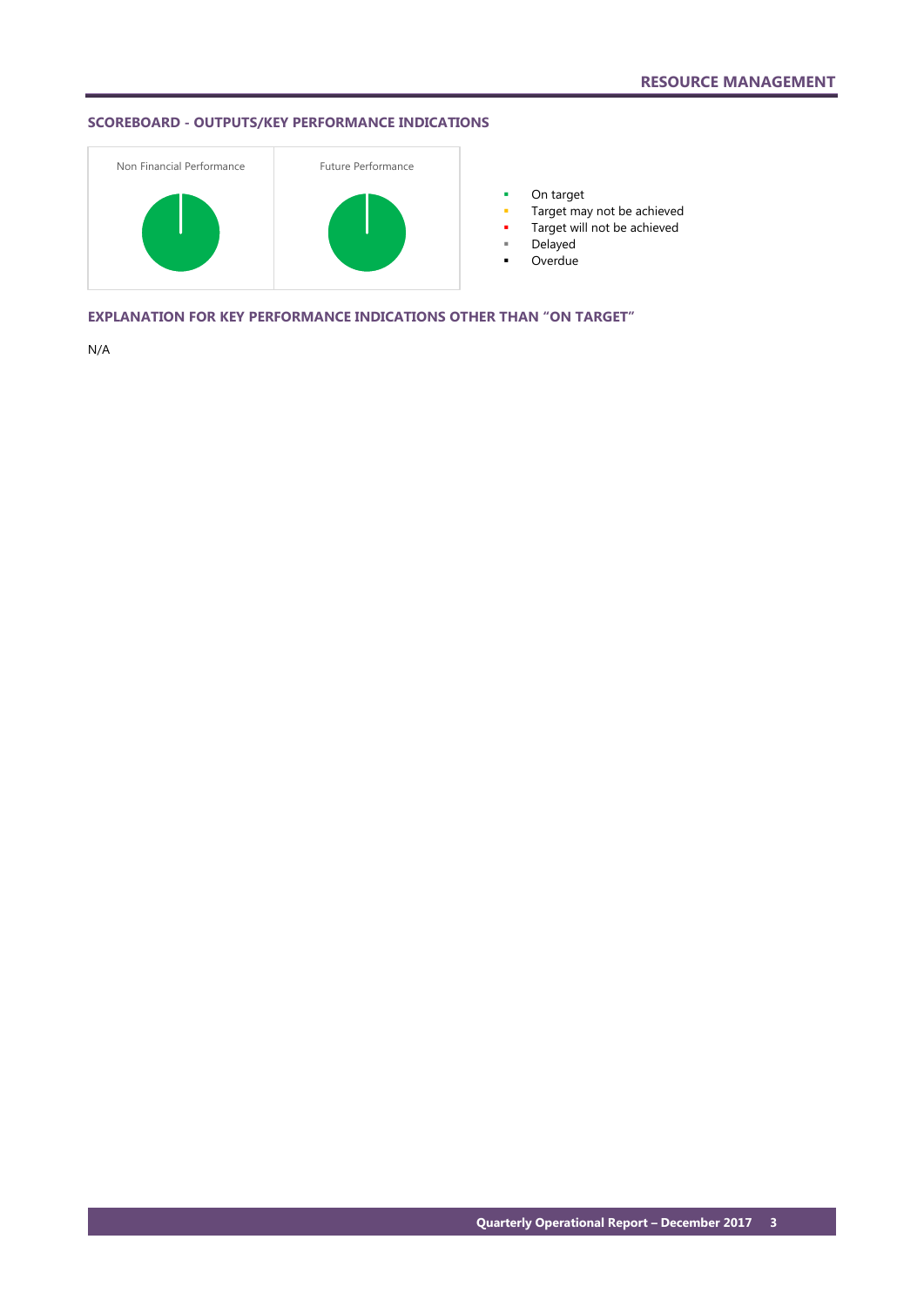# <span id="page-5-0"></span>**CONSENT PROCESSING AND ADMINISTRATION**

Processing all applications for resource consents and administering resource consents in an efficient and effective manner.

#### **COMMENTARY/HIGHLIGHTS**

Fewer resource consent applications are being received arising from the downturn in the oil and gas sector. However, staff are busy working on new applications and consent renewals. The consenting process is becoming more streamlined with ongoing system improvements being made to manage consenting risks and to reduce costs (e.g., on-line resource consent applications). Consent processing guidelines are also being reviewed. There have been no objections or appeals against consent decisions. The 100% consent processing time frame compliance has been maintained, meaning activities are not being delayed.

#### **OUTPUTS/KEY PERFORMANCE INDICATIONS**

| <b>Performance measure</b>                                                                                                                                                                                                                                                                    | <b>Actual performance</b>                                                                                                                                                                                                                       |
|-----------------------------------------------------------------------------------------------------------------------------------------------------------------------------------------------------------------------------------------------------------------------------------------------|-------------------------------------------------------------------------------------------------------------------------------------------------------------------------------------------------------------------------------------------------|
| Provide appropriate and timely information in response to<br>100% of requests for assistance in implementing Resource<br><b>Management Act 1991 plan rules.</b>                                                                                                                               | Timely and appropriate information has been provided for all<br>information requests.                                                                                                                                                           |
| Process and determine 100% of accepted resource consent<br>applications (approximately 400 consents per annum), in<br>compliance with the Resource Management Act 1991,<br>including compliance with statutory timeframes, and the<br><b>Council's Resource Consents Procedures document.</b> | All of the 16 resource consent applications processed during the<br>month, and the year to date (176) were completed in accordance<br>with the statutory procedures of the Act and the Council's<br>Resource Consents Procedures documentation. |
| Successfully defend 100% of consent decisions appealed to<br>the Environment Court.                                                                                                                                                                                                           | No decisions have been appealed to the Environment Court                                                                                                                                                                                        |
| Minimise the number and duration of resource consent<br>hearings by resolving, through the pre-hearing process, at<br>least 50% of submissions received on resource consent<br>applications.                                                                                                  | 100% (7/7) of applications receiving submissions have been<br>resolved through the prehearing process.                                                                                                                                          |

#### **SCOREBOARD - OUTPUTS/KEY PERFORMANCE INDICATIONS**



- 
- Target may not be achieved
- Target will not be achieved
- Delayed
- **Overdue**

**EXPLANATION FOR KEY PERFORMANCE INDICATIONS OTHER THAN "ON TARGET"**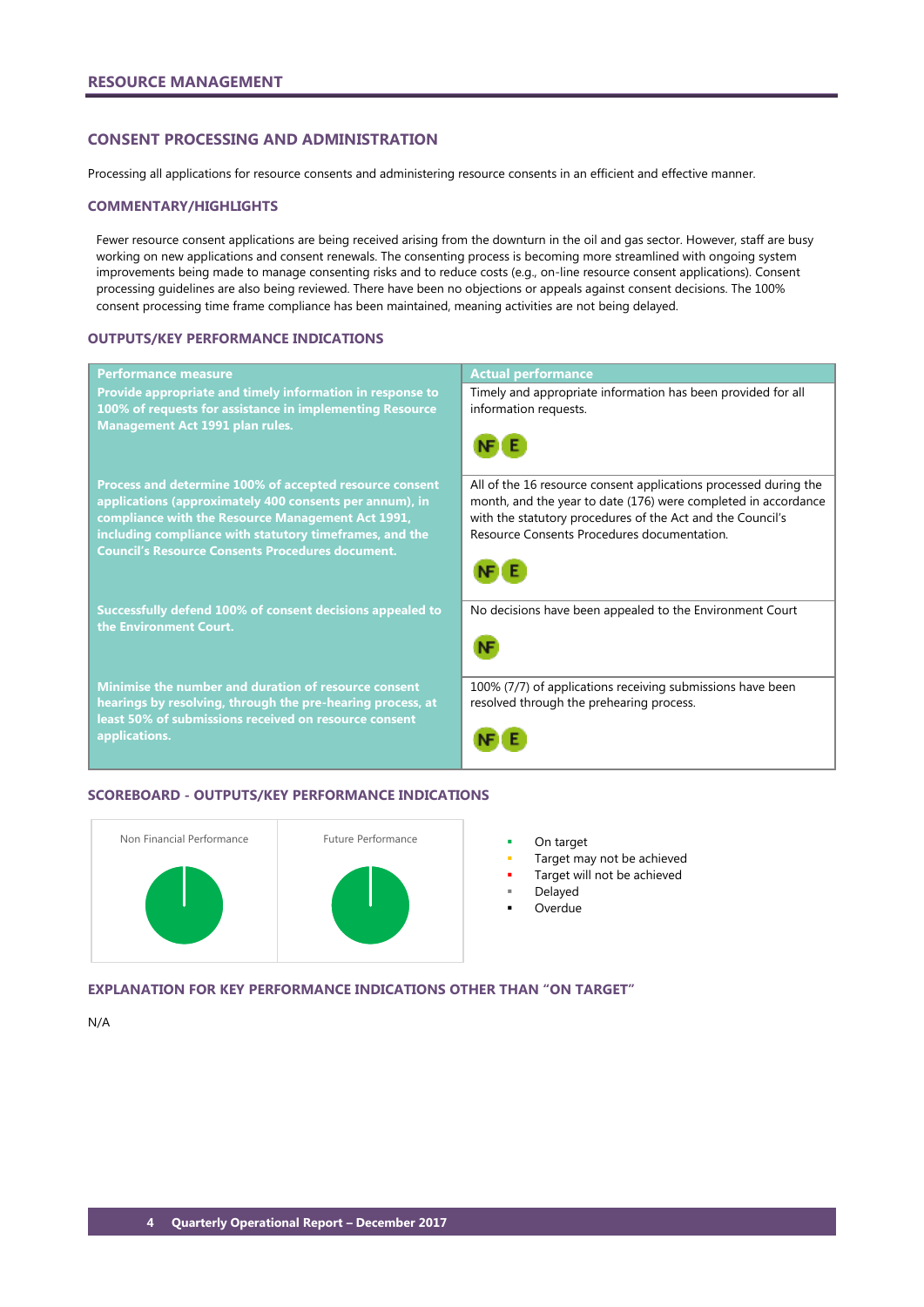#### <span id="page-6-0"></span>**COMPLIANCE MONITORING PROGRAMMES**

Undertaking effective and efficient monitoring of resource consents and, where necessary, undertaking successful enforcement action.

#### **COMMENTARY/HIGHLIGHTS**

Implemented 209 specific individual compliance programmes for major consent holders (including catchment programmes that cover multiple consent holders) in 2016/2017, together with additional programmes for hydrocarbon exploration and development activities. Consent holders are assessed each year on their environmental performance and on consent compliance. Overall ratings for consent holders in the 2016/2017 year were found to be 74% 'high' and 21% 'good'. 2016/2017 programmes are being reported upon. With the continuing downturn in the oil and gas exploration and production sector, it is likely that the number of compliance programmes and reports for this sector will remain at subdued levels. The dairy farm effluent system non-compliance rate in 2016/2017 was at a level slightly higher than the previous year, due to a wetter season, and reflected the need to maintain oxidation pond systems. Appropriate enforcement action has been undertaken in response to non-compliance.

#### **OUTPUTS/KEY PERFORMANCE INDICATIONS**

#### **Performance measure Actual performance 100% of individual compliance monitoring programmes for**  The implementation of close to 100 individual compliance **all major consents designed, implemented and publicly**  monitoring programmes for the 2017/2018 monitoring period is **reported upon (approximately 200 individual compliance**  underway. The number of programmes has reduced as a number have been combined to improve efficiency. Overall the level of **monitoring programmes per annum) within the negotiated budgets and completed within nine months of the end of**  compliance monitoring on tailored monitoring programmes has remained static. 191 individual scheduled compliance **the monitoring period.** programmes were designed and implemented in the 2016/2017 year, the majority of which are reported on annually. By the end of November, 43 annual programmes in 41 reports were published. Two hydraulic fracturing reports and one wellsite report were also completed. Within each compliance monitoring annual report, **Implement and report on 100% of recommendations arising**  recommendations from previous reports are set out and their **from prior year's monitoring of resource consents subject to**  implementation, via monitoring programme design and consent **an individual compliance monitoring programme.** reviews, is reported upon. Implementation of every recommendation is reported within the relevant report. Œ **Implement annual programmes for 100% of resource**  0 inspections of minor industrial operations have been **consents for agricultural discharges and 90% of minor**  completed. These inspections are to ensure good environmental practices are being achieved. 503 annual dairy inspections have **industries not otherwise subject to an individual compliance monitoring programme (approximately 3,300 inspections**  been completed. **per annum).** NF E

#### **SCOREBOARD - OUTPUTS/KEY PERFORMANCE INDICATIONS**



- 
- Target may not be achieved
- Target will not be achieved
- Delayed
- Overdue

#### **EXPLANATION FOR KEY PERFORMANCE INDICATIONS OTHER THAN "ON TARGET"**

N/A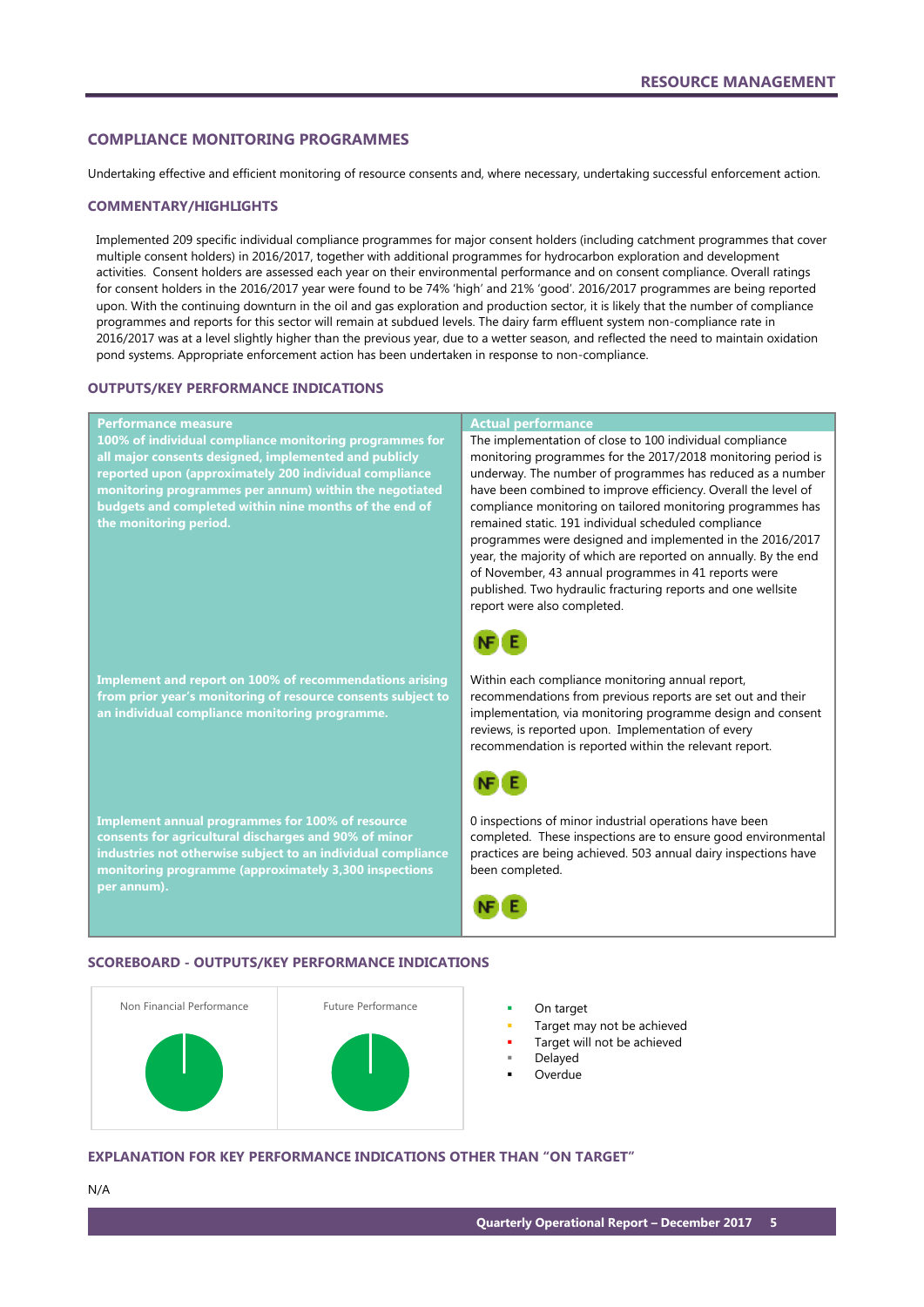#### <span id="page-7-0"></span>**POLLUTION INCIDENTS AND RESPONSE**

Responding effectively to pollution incidents, reducing the occurrence and effects of pollution and other unauthorised incidents and, where necessary, undertaking successful enforcement action.

#### **COMMENTARY/HIGHLIGHTS**

The number of prosecutions in the system has increased over last year, which was low. This is mainly due to poor maintenance and operation of waste treatment systems. The number of abatement and infringement notices issued is similar to last year indicating similar compliance and non-compliance rates. There have been no significant marine oil spills that required actioning the response plan.

#### **OUTPUTS/KEY PERFORMANCE INDICATIONS**

| <b>Performance measure</b>                                                                                                                                                                                                                                                         | <b>Actual performance</b>                                                                                                                                                                                                                                                                              |
|------------------------------------------------------------------------------------------------------------------------------------------------------------------------------------------------------------------------------------------------------------------------------------|--------------------------------------------------------------------------------------------------------------------------------------------------------------------------------------------------------------------------------------------------------------------------------------------------------|
| Respond to all consent non-compliance and implement<br>appropriate advisory and enforcement actions to require<br>100% compliance with resource consents and/or regional<br>plans.                                                                                                 | During compliance monitoring 131 non-compliances were found<br>with resource consent conditions. Issued 17 fourteen day letters,<br>77 abatement notices and 4 infringement notices. Two<br>prosecutions have been initiated as a result of consent non-<br>compliances.                               |
| <b>Respond to 100% of pollution and other complaints</b><br>(generally within fours hours of receipt) and where<br>appropriate instigate control, clean up and enforcement<br>procedures, where reasonable and appropriate, and publicly<br>report on all environmental incidents. | Responded to all 220 reported incidents (100%) within the<br>required timeframe. Instigated control and clean-up where<br>required. Issued 25 fourteen day letters, 52 abatement notices<br>and 19 infringement notices. One prosecution have been<br>initiated as a result of unauthorised incidents. |
| <b>Administer and implement the Taranaki Regional Oil Spill</b><br><b>Response Plan as agreed with Maritime New Zealand</b><br>including responding to 100% of oil spills.                                                                                                         | Administered the Tier II Taranaki Regional Oil Spill Response<br>Plan in accordance with the programme agreed with Maritime<br>New Zealand. No significant marine oil spills occurred that<br>warranted actioning the Plan.                                                                            |

#### **SCOREBOARD - OUTPUTS/KEY PERFORMANCE INDICATIONS**



- 
- Target may not be achieved
- Target will not be achieved
- Delayed
- Overdue

# **EXPLANATION FOR KEY PERFORMANCE INDICATIONS OTHER THAN "ON TARGET"**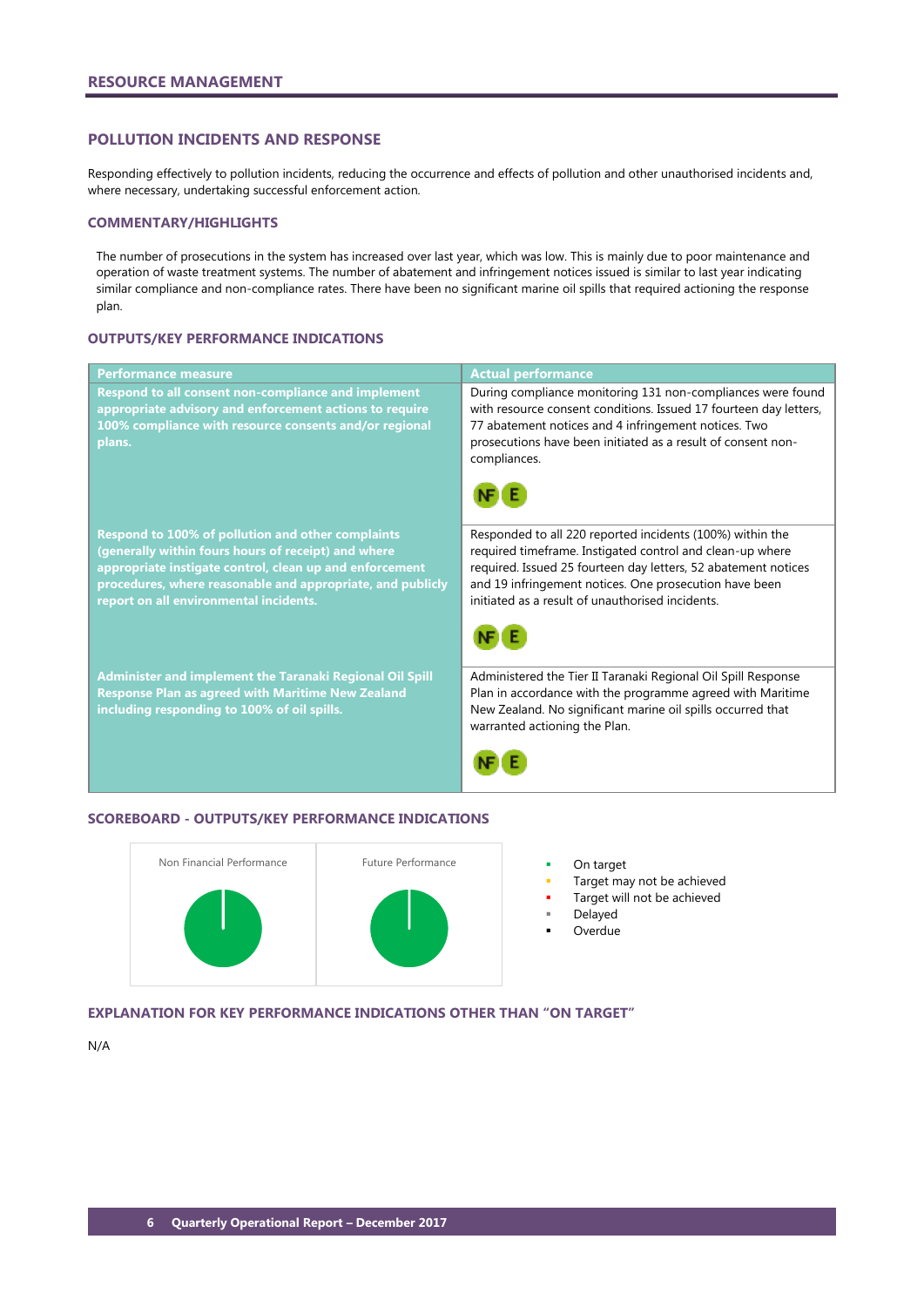#### <span id="page-8-0"></span>**STATE OF THE ENVIRONMENT MONITORING**

Monitoring the state of the environment in Taranaki to enable periodic evaluation of trends in the state of the environment and of the effects of the implementation of the Council's policies and plans—this activity contributes to all levels of service.

#### **COMMENTARY/HIGHLIGHTS**

Implementation of the suite of state of the environment (SEM) programmes (over 50) is continuing in 2017/2018. Reports on the state of and trends in the suitability for recreational use of fresh water and coastal beaches, groundwater quality, and coastal foreshore ecology have been published. Other reports have considered aspects of SEM reporting as required by the National Policy Statement on Freshwater Management (NPS-FM) at national level. Support continues for the regional councils' environmental data LAWA website and engagement in developing the national EMaR (environmental monitoring and reporting) programmes alongside other regional councils and the Ministry for the Environment (particularly freshwater, air quality, macroinvertebrates, and land use/land cover). The annual water quality 'report card' was released in August 2017.

# **OUTPUTS/KEY PERFORMANCE INDICATIONS**

| Performance measure                                           | <b>Actual performance</b>                                                    |
|---------------------------------------------------------------|------------------------------------------------------------------------------|
| Implement and report on 100% of the Council's state of the    | Implementing 100% of the state of the environment monitoring                 |
| environment monitoring programmes comprising                  | programmes, in accordance with the programmes prepared for                   |
| monitoring of surface fresh water quantity, levels and flows, | 2017/2018.                                                                   |
| fresh water quality, groundwater quantity and quality,        |                                                                              |
| coastal waters, biodiversity, air quality and land use        |                                                                              |
| sustainability using recognized and reputable methods of      |                                                                              |
| data collection, analysis and reporting in accordance with    |                                                                              |
| the Council's State of the Environment Monitoring             |                                                                              |
| <b>Procedures document and State of the Environment</b>       |                                                                              |
| <b>Monitoring Programmes.</b>                                 |                                                                              |
|                                                               |                                                                              |
| Monitor, review and where appropriate, further develop        | State of the environment monitoring is being delivered as                    |
| existing programmes by 30 June of each year.                  | scheduled. The periphyton programme has been extended in                     |
|                                                               | terms of number of sites and frequency. Additional sites for                 |
|                                                               | physical/chemical monitoring have been established and are                   |
|                                                               | being monitored. Coastal rocky foreshore ecology, Lake                       |
|                                                               | Rotorangi, and marine and freshwater monitoring programmes                   |
|                                                               | have been reported during 2017 - 2018. Soft shore marine and                 |
|                                                               | shellfish programmes are being scoped. Further programmes                    |
|                                                               | may be required to address the amendments made to the NPS<br>for Freshwater. |
|                                                               |                                                                              |
|                                                               |                                                                              |
|                                                               |                                                                              |
|                                                               |                                                                              |
| Prepare and publish the five-yearly state of the environment  | The five-yearly state of the environment report, Taranaki as one -           |
| report. The next report is due in 2020.                       | Taranaki Tangata tu Tahi, was published in July 2015. The next               |
|                                                               | report due in 2020. Annual freshwater quality report cards are               |
|                                                               | being published.                                                             |
|                                                               |                                                                              |
|                                                               |                                                                              |
|                                                               |                                                                              |
| Maintain all quality assurance programmes and information     | All quality assurance programmes and information databases for               |
| databases for hydrometric, air quality, physicochemical       | hydrometric, air quality, physicochemical freshwater, terrestrial            |
| freshwater, terrestrial biodiversity, fresh water biological  | biodiversity, fresh water biological and marine biological data,             |
| and marine biological data. IANZ registration for chemical    | are being maintained. International Accreditation New Zealand                |
| analysis maintained.                                          | accreditation for a range of the tests undertaken by the                     |
|                                                               | laboratory has been maintained, with the most recent                         |
|                                                               | surveillance assessment undertaken at the end of July 2017                   |
|                                                               | awarding accreditation with no corrective actions required.                  |
|                                                               |                                                                              |
|                                                               |                                                                              |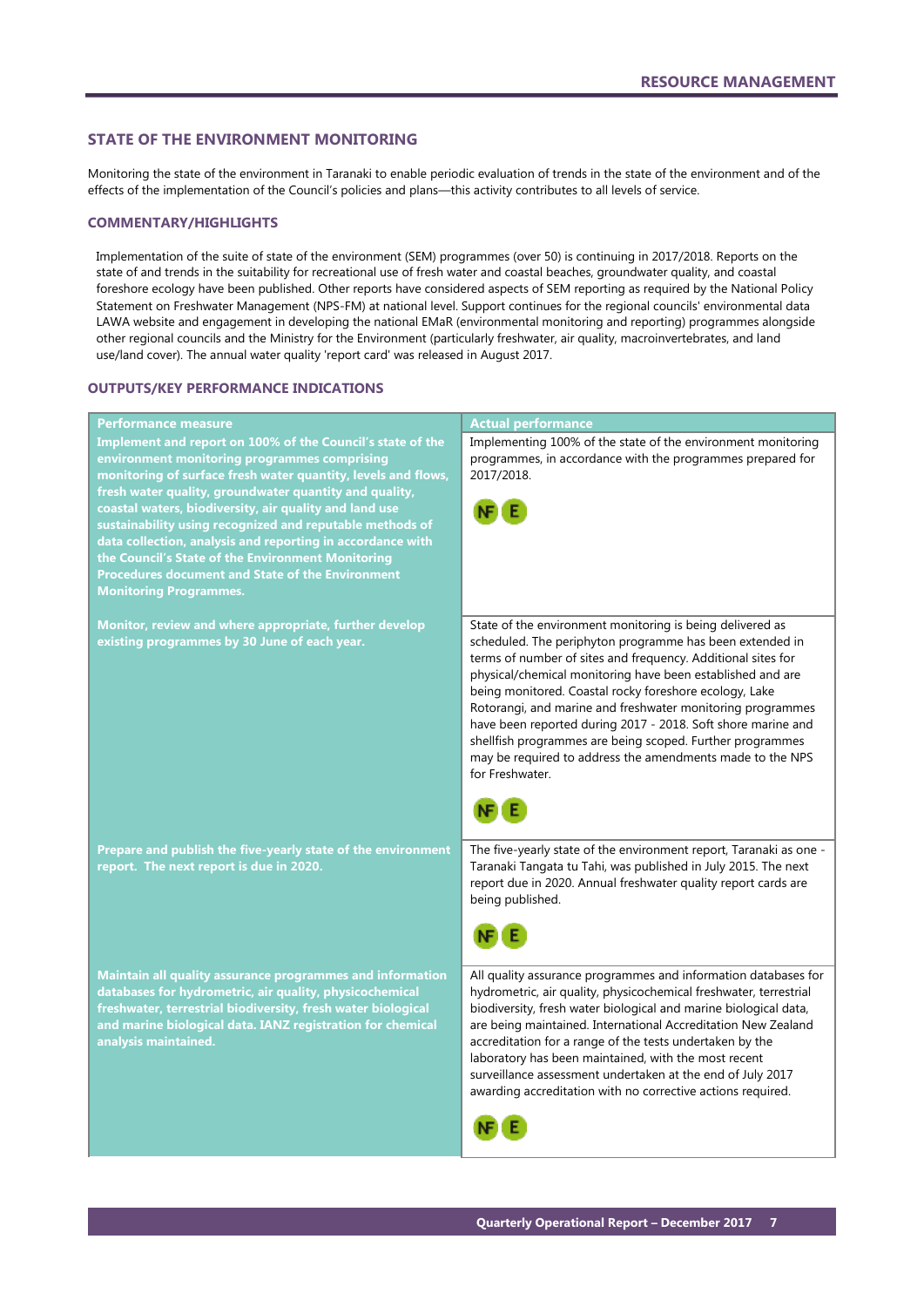# **RESOURCE MANAGEMENT**

# **Performance measure Actual performance**

**Maintain public access to on-line live regional data on hydrology, meteorology, soil moisture and bathing beach water quality. Live data reported on the Taranaki Regional Council's website.**

Live on-line data is being maintained and reported for 35 hydrology sites, 27 meteorology sites, 11 soil moisture sites, 16 freshwater sites, and 10 marine bathing beach water quality sites.



# **SCOREBOARD - OUTPUTS/KEY PERFORMANCE INDICATIONS**



- 
- Target may not be achieved
- Target will not be achieved
- Delayed
- **Overdue**

**EXPLANATION FOR KEY PERFORMANCE INDICATIONS OTHER THAN "ON TARGET"**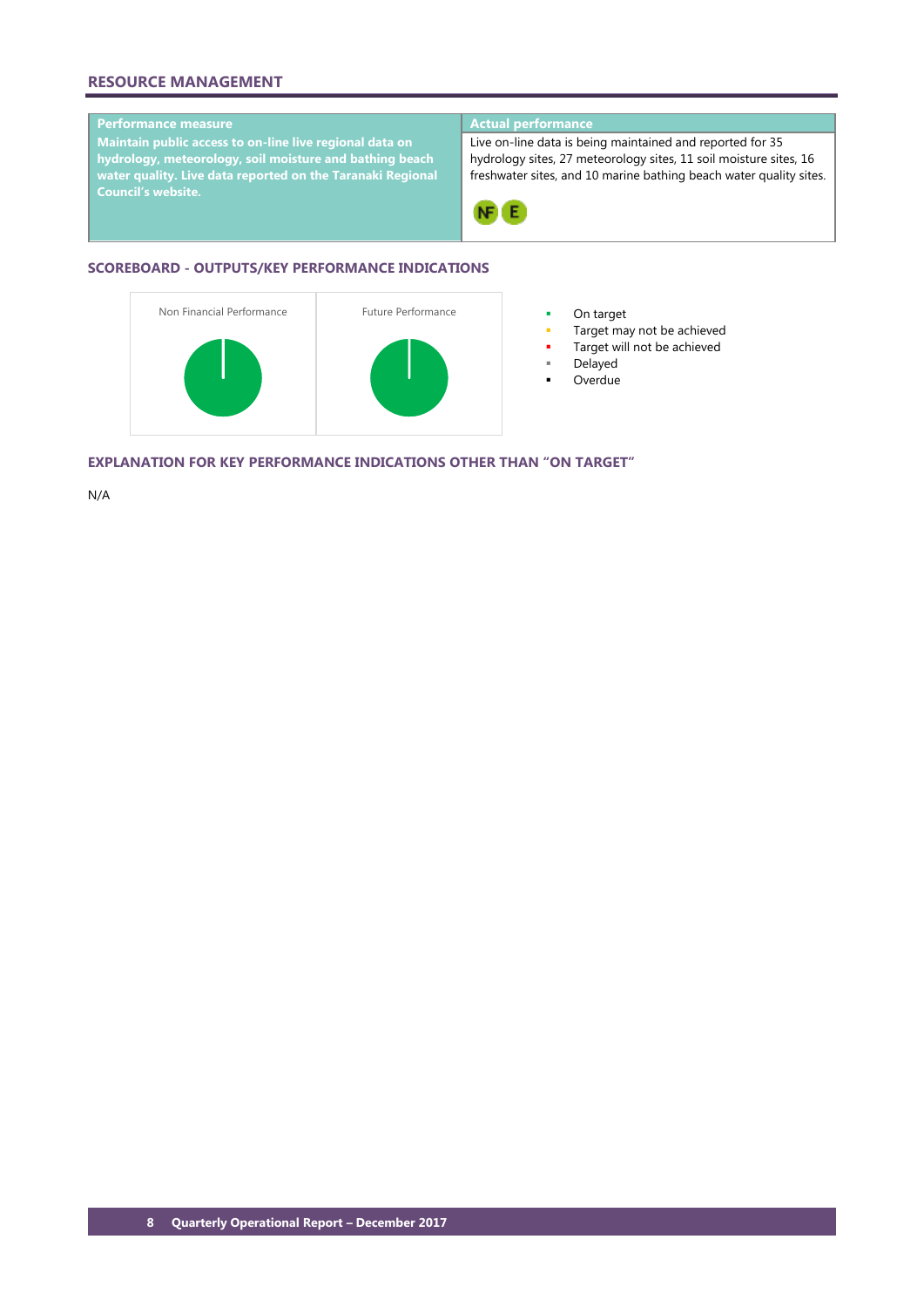### <span id="page-10-0"></span>**RESOURCE INVESTIGATIONS AND PROJECTS**

Providing relevant research information for resource management purposes—this activity contributes to all levels of service.

#### **COMMENTARY/HIGHLIGHTS**

Various activities in 2016/2017 and continuing during 2017/2018 included exploring opportunities relevant to regional council activities with Crown Research Institutes (CRIs) towards the MBIE research 2017 and 2018 bidding processes for environmental research funding, advice/input on allocation of CRI core funding (Strategic Science investment funds), and with several of the National Science Challenges- 'Our Land and Water' (enduring primary sector productivity and optimisation), 'Resilience Challenge' (natural hazards), 'Sustainable Seas', 'Deep South' (climate change drivers and effects), and 'Our Biological Heritage' (supporting biodiversity and biosecurity). Continued to support studies on the effects of cadmium on soil health and productivity, crop integrity, and animal health, and interim research reports have been received. NIWA have been engaged to assess regional data on water quality (especially macroinvertebrates, nutrients and E coli) as a function of progressive riparian management. Collaboration continues with Dairy Trust Taranaki in studying water usage and soil condition under varying farm management regimes on farms in Taranaki.

# **OUTPUTS/KEY PERFORMANCE INDICATIONS**

| <b>Performance measure</b>                                                                                             | <b>Actual performance</b>                                                                                                                                                                                                                                                                                                                                                                                                                                                                                                                                                                                                                                                                                                                                                                                                                                                                                        |
|------------------------------------------------------------------------------------------------------------------------|------------------------------------------------------------------------------------------------------------------------------------------------------------------------------------------------------------------------------------------------------------------------------------------------------------------------------------------------------------------------------------------------------------------------------------------------------------------------------------------------------------------------------------------------------------------------------------------------------------------------------------------------------------------------------------------------------------------------------------------------------------------------------------------------------------------------------------------------------------------------------------------------------------------|
| Over the period of the 2015/2025 Long-Term Plan the<br>Council intends to undertake a range of resource                |                                                                                                                                                                                                                                                                                                                                                                                                                                                                                                                                                                                                                                                                                                                                                                                                                                                                                                                  |
| investigations and applied research projects. Specifically for<br>2017/2018, the Council intends to:                   |                                                                                                                                                                                                                                                                                                                                                                                                                                                                                                                                                                                                                                                                                                                                                                                                                                                                                                                  |
| Continue to support the "best practice dairying catchments"<br>study in the Waiokura Stream catchment.                 | Continuing to monitor ecological and physicochemical water<br>quality parameters within the Waiokura catchment, with<br>consideration of data interpretation and analysis, in the<br>2017/2018 year. A research project was undertaken in 2016/2017<br>with GNS (co-funded), looking at groundwater quality in the<br>catchment for review against OVERSEER predictions and for<br>determining age of groundwater i.e., time lags in shallow<br>groundwater in Taranaki. The report back from GNS on<br>groundwater age and behaviour was received in December 2016.<br>NIWA published an update on the state of and trends in the 5<br>national best practice dairy catchments which include the<br>Waiokura catchment (water quality and more particularly<br>ecological health) in May 2017.                                                                                                                  |
| Continue to use microbial source testing technology to<br>identify sources of faecal contamination in Taranaki waters. | The Mangaoraka Stream and the mid-reaches of the Patea River<br>have been identified as potential targets of source investigations,<br>should the need arise and conditions prove suitable. Samples<br>from the mid-Patea have been analysed, with inconclusive<br>results. Occasional high count events in a few catchments to date<br>have been intermittent and thus not amenable to investigation.                                                                                                                                                                                                                                                                                                                                                                                                                                                                                                           |
| Support studies into the behaviour and bioavailability of<br>cadmium in agricultural soils and fertilizer.             | Participating as an active member of the Cadmium Working<br>Group. Studies will provide an assessment of the risks to NZ<br>agriculture posed by accumulation of fertiliser derived-Cd and to<br>provide evidence for effective soil management options to<br>mitigate plant uptake. Studies are underway on cadmium<br>accumulation in a range of forage and market garden crops<br>grown in various soils; levels of Cd within NZ's agriculture and<br>food chain systems; the significant of Cd within primary<br>production sectors; options for management of soil systems and<br>fodder pasture to control Cd uptake; field studies into<br>concentrations of cadmium in horticulture produce (potatoes,<br>leafy greens, wheat, onions) related to soil cadmium and soil<br>characteristics; soil emendation studies (lime, compost) to<br>control cadmium uptake; characterisation of cadmium binding in |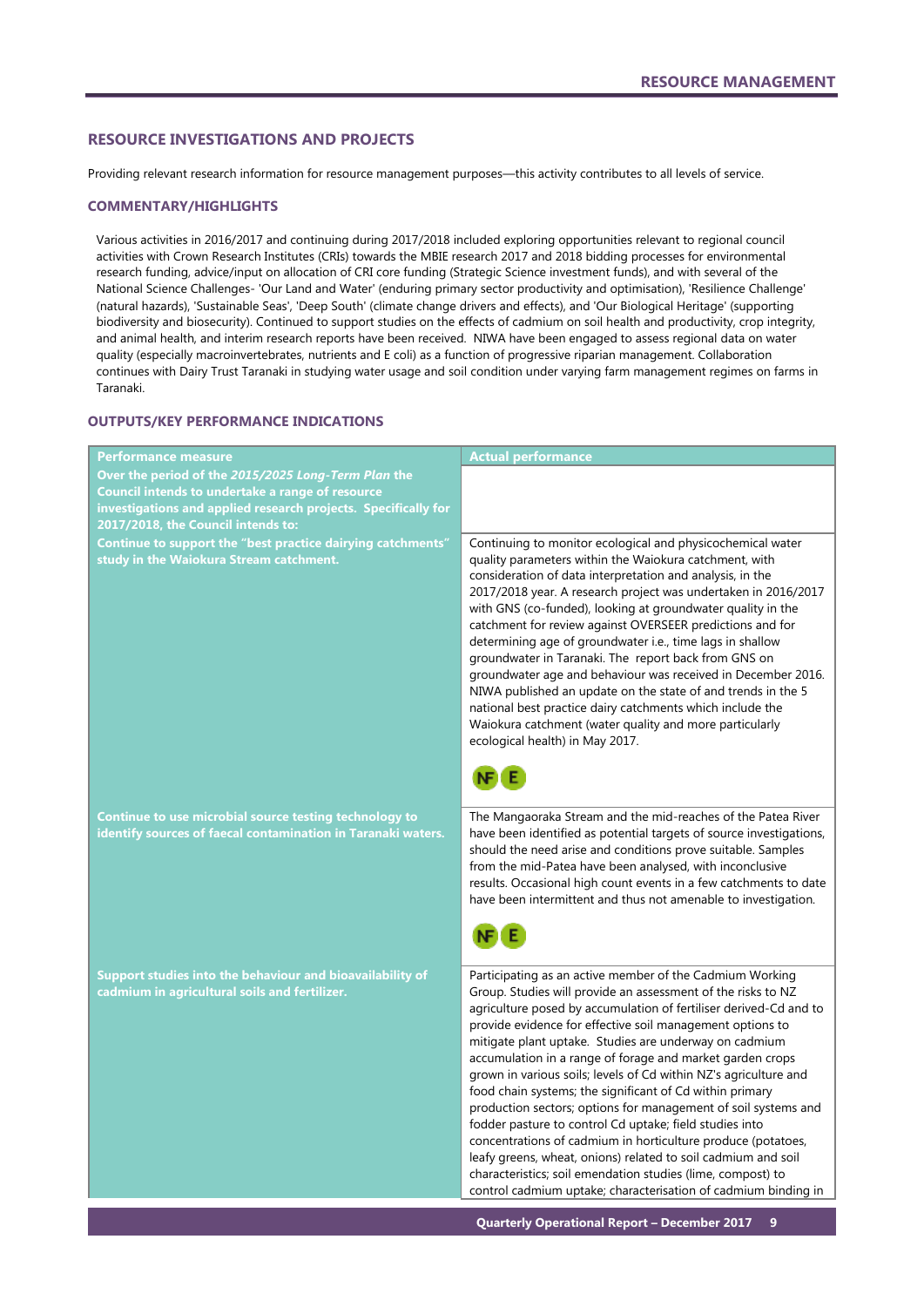#### **Performance measure Actual performance**

**Engagement in "Envirolink" and other science research project development opportunities and strategies for regional councils, to enhance knowledge base for policy development and implementation. Projects with clear relevance and benefit to Taranaki to be adopted by "Envirolink" and other funding opportunities (advocacy to be reported through Council's annual report processes).**

a variety of soil types; cadmium effects upon soil rhizobia and nitrogen availability; and cadmium effects upon livestock (Cd accumulation in blood and organs) in relation to soil and pasture cadmium levels.



Envirolink projects encompassing a High Intensity Rainfall Design System, Discrete Water Quality Sampling Standards, farm scale soil mapping and applications, aquatic weeds management, assessment criteria for fish passage and barrier mitigation options, a review of the scientific basis for marine recreational microbiological guidelines, weed pest surveillance tool, wetland soils delineation, urban stormwater monitoring, decision support systems, and interoperable water quality and transportation flows modelling are underway. There is on-going engagement with MBIE's National Science Challenges, to pursue projects of benefit to the Taranaki region-specifically the 'Resilience Challenge' (eg Mt Taranaki volcanic effects on agriculture, petroleum/petrochemical industry, effective civil defence amongst iwi), 'Bioheritage', 'Sustainable Seas' (eg decommissioning offshore installations; sediment movement and effects), and 'Our Land and Water' challenges. A strategic research workshop was conducted for regional councils' representatives with participation from several ministries, CRIs, and Science Challenge representatives, to identify key future research priorities for resource management. The Envirolink application process for 2018/2019 funding was undertaken with preferred projects selected by the Governance group in December- DNA as a tool to measure freshwater fish diversity and distribution; satellite spectral imagery to characterise coastal water quality, and flow measurement in weedy streams.



#### **SCOREBOARD - OUTPUTS/KEY PERFORMANCE INDICATIONS**



- 
- Target may not be achieved
- Target will not be achieved
- Delayed
- Overdue

**EXPLANATION FOR KEY PERFORMANCE INDICATIONS OTHER THAN "ON TARGET"**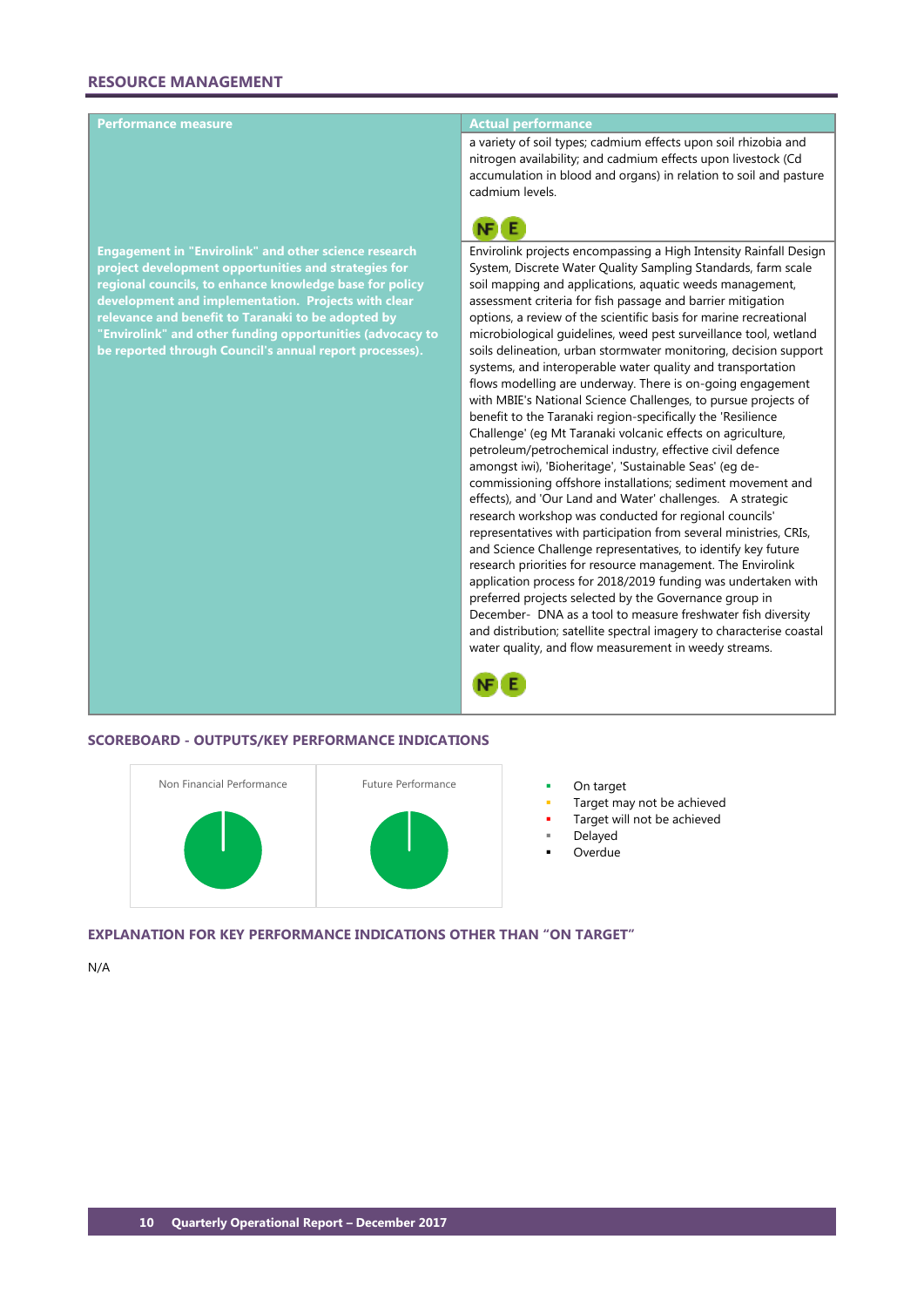#### <span id="page-12-0"></span>**WASTE MINIMISATION**

Encouraging and implementing waste management and cleaner production initiatives in Taranaki consistent with the *Regional Waste Strategy for Taranaki* and the waste management plans of the districts.

#### **COMMENTARY/HIGHLIGHTS**

Significant areas of activity include in-house waste minimisation educational campaigns, public presentations and educational campaigns, provision of advice and case studies, the regional delivery of the national 'love food hate waste' campaign, participation in the 'Keep NZ beautiful' campaign at a local level, the administration of the Taranaki Solid Waste Management Committee, and a review of the Regional Waste Minimisation Strategy for Taranaki. Particular issues have been noted and position papers or submissions prepared, especially concerning waste tyre management and plastic bag use. In particular, the Council is working with the three district councils in the statutory reviews of their waste management plans.

#### **OUTPUTS/KEY PERFORMANCE INDICATIONS**

# **Performance measure Actual performance**

**In collaboration with the region's territorial authorities, facilitate a regional approach to waste management initiatives and programmes at a policy, management, and implementation level. This includes servicing the Taranaki Solid Waste Management Committee; delivery and monitoring of the Waste Management and Minimisation Strategy for Taranaki, as well as the territorial authorities' waste management and minimisation plans.**

Servicing of the Taranaki Solid Waste Management Committee (TSWMC) continues. The Waste Minimisation Officer has continued to collaborate with the TA Waste Officers. The review of the district waste plans is underway with NPDC's consultation on their draft plan complete and STDC and SDC waste management plan process having commenced. Implementation of the regional Strategy and District Waste Plans is underway. The 2017/2018 Education Plan has been prepared and adopted by the TSWMC. Relevant activities to this plan include school waste audits, school visits to the MRF, Stratford Clean-up week and business waste minimisation information and advice. A regional annual awareness campaign is underway - Reducing Contamination in Recycling.



#### **SCOREBOARD - OUTPUTS/KEY PERFORMANCE INDICATIONS**



- 
- Target may not be achieved
- Target will not be achieved
- Delayed
- Overdue

#### **EXPLANATION FOR KEY PERFORMANCE INDICATIONS OTHER THAN "ON TARGET"**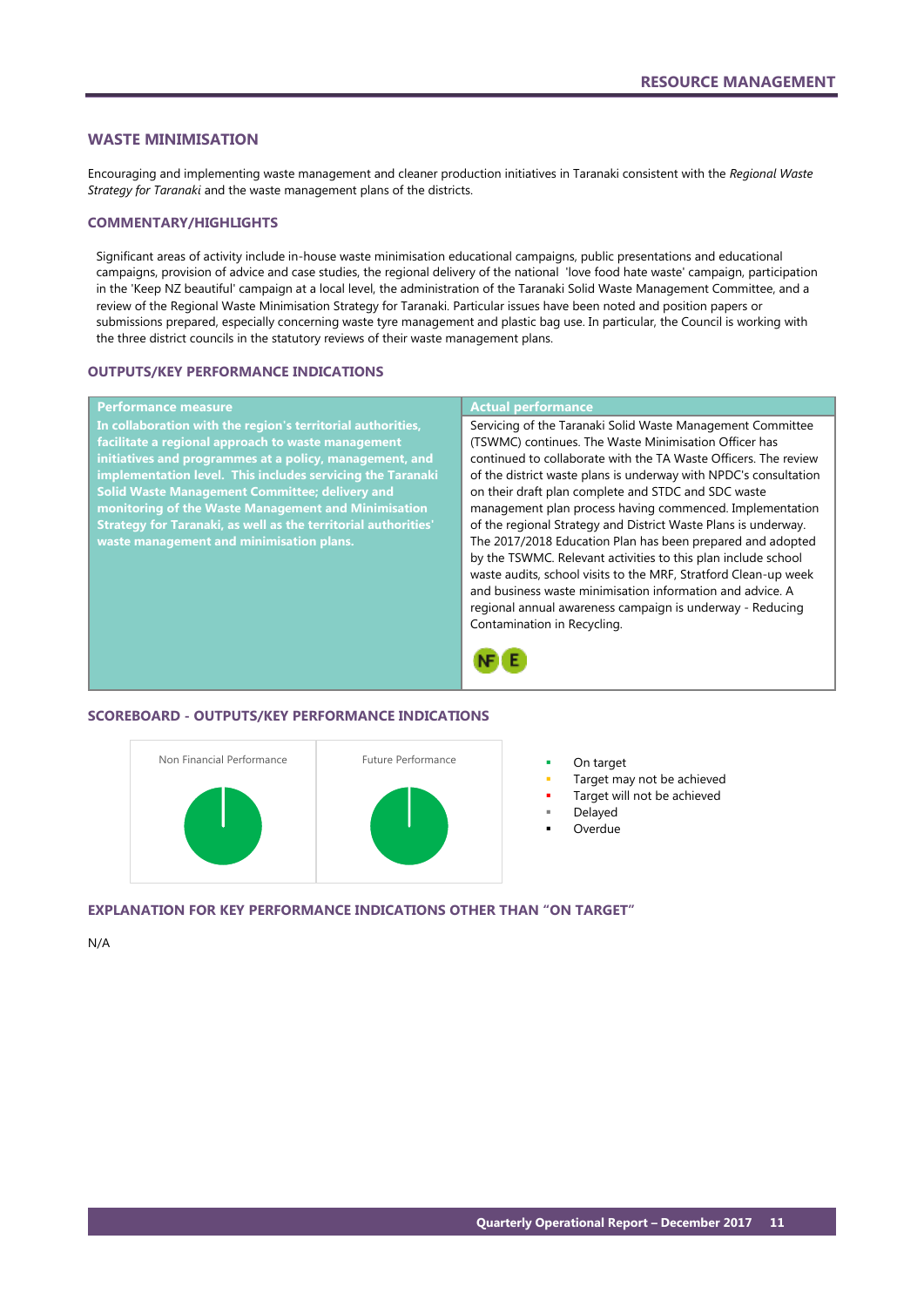### <span id="page-13-0"></span>**SUSTAINABLE LAND MANAGEMENT PLANS AND PLANT SUPPLY PROGRAMME**

Promoting sustainable land and riparian management by providing land management advice and information on an individual property basis and through advocacy and facilitation.

#### **COMMENTARY/HIGHLIGHTS**

Monitoring of plans is now the focus for the year. Following their annual monitoring visit, riparian plan holders are receiving a summary letter which formalises their fencing and planting commitments over the next 3 years. Mobile technology is currently being built to undertake riparian plan audits and farm plan monitoring in the field. Council has been invited to proceed to Stage 2 of the Ministry for the Environment's Freshwater Improvement Fund. The application for "Transforming Taranaki" is underway. The project will aim to accelerate the implementation of the riparian programme.

#### **OUTPUTS/KEY PERFORMANCE INDICATIONS**

| <b>Performance measure</b>                                                                                                                                                                                                                                          | <b>Actual performance</b>                                                                                                                                                                                                                                                                                                                                                |
|---------------------------------------------------------------------------------------------------------------------------------------------------------------------------------------------------------------------------------------------------------------------|--------------------------------------------------------------------------------------------------------------------------------------------------------------------------------------------------------------------------------------------------------------------------------------------------------------------------------------------------------------------------|
| Planning services. Provide property planning services to<br>landholders. Prepare plans covering 1,000 hectares of land<br>use capability mapping in the hill country and 100 riparian<br>plans in the intensive water management zone.                              | There have been 3 comprehensive farm plans and no<br>agroforestry plans prepared. Plans cover 66.8% or 204,335<br>hectares of the land in private ownership in the hill country.<br>Twenty six riparian plans (Twenty three riparian plans and three<br>add-ons) have been completed for the year.                                                                       |
|                                                                                                                                                                                                                                                                     |                                                                                                                                                                                                                                                                                                                                                                          |
| Monitoring and reporting. Liaise with and monitor<br>approximately 2,600 riparian plans and 100 farm plans and<br>report on the implementation of the recommended fencing<br>and planting.                                                                          | For the year to date, there have been 3,413 liaisons (773<br>observations and 2,640 events). In total, 4,608.5 km of new<br>fencing has been erected resulting in 85.01% of watwerways<br>protected by fencing. Since 1 July 2017, 2,645.8 km of new<br>planting has been established, resulting in 70.6% of watwerways<br>having adequate vegetation where recommended. |
|                                                                                                                                                                                                                                                                     |                                                                                                                                                                                                                                                                                                                                                                          |
| Provision of advice. When requested, provide advice on<br>sustainable land management practices within ten working<br>days.                                                                                                                                         | Until the end of December 2017, staff have responded to 64<br>requests all within the required timeframe.                                                                                                                                                                                                                                                                |
|                                                                                                                                                                                                                                                                     |                                                                                                                                                                                                                                                                                                                                                                          |
| Provide servicing and support to the Taranaki Biodiversity<br>Trust and assistance to other organizations involved in<br>promoting sustainable land management.                                                                                                     | Provided administrative and treasury services to the Taranaki<br>Biodiversity Trust "Wild for Taranaki".                                                                                                                                                                                                                                                                 |
|                                                                                                                                                                                                                                                                     |                                                                                                                                                                                                                                                                                                                                                                          |
| Provide annually, on a cost-recovery basis, approximately<br>450,000 suitable plants for land stabilisation, soil<br>conservation and riparian planting programmes.                                                                                                 | To the end of December 2017, 242,036 plants have been ordered<br>for the year.                                                                                                                                                                                                                                                                                           |
|                                                                                                                                                                                                                                                                     |                                                                                                                                                                                                                                                                                                                                                                          |
| <b>Implement the South Taranaki and Regional Erosion Support</b><br>Soil Conservation Programme including an estimated 4,000<br>poplar poles, 50 ha of protection forestry and construction<br>of 22 km of retirement fencing to retire 400 ha of marginal<br>land. | 16 kilometres of fencing to protect 319 hectares of forestry and<br>retirement, and 5.6 hectares of new forestry are proposed in<br>May/June. Potentially, over allocated by \$20,000.                                                                                                                                                                                   |
|                                                                                                                                                                                                                                                                     |                                                                                                                                                                                                                                                                                                                                                                          |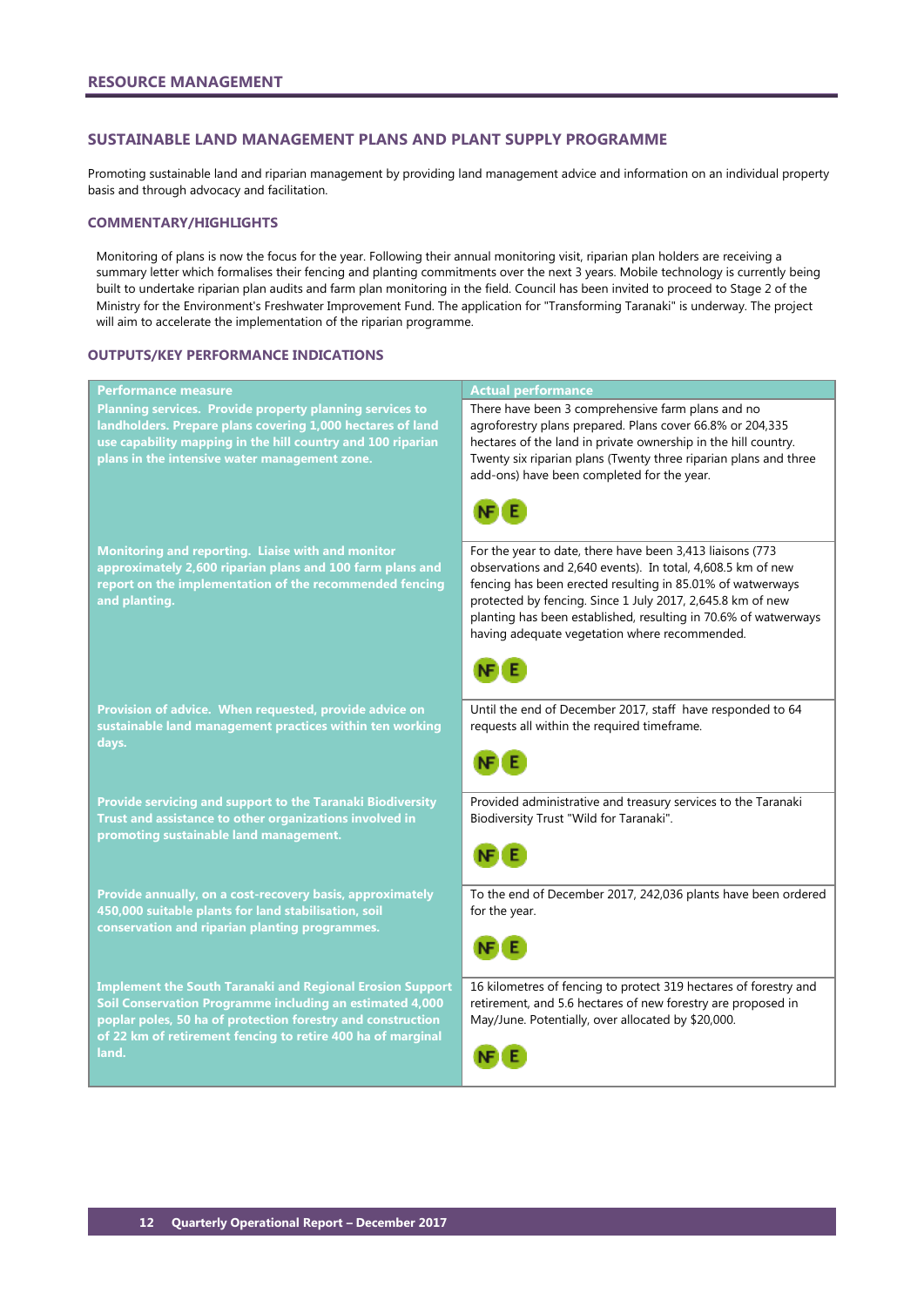# **SCOREBOARD - OUTPUTS/KEY PERFORMANCE INDICATIONS**



- 
- **Target may not be achieved**
- **Target will not be achieved**
- Delayed
- **-** Overdue

**EXPLANATION FOR KEY PERFORMANCE INDICATIONS OTHER THAN "ON TARGET"**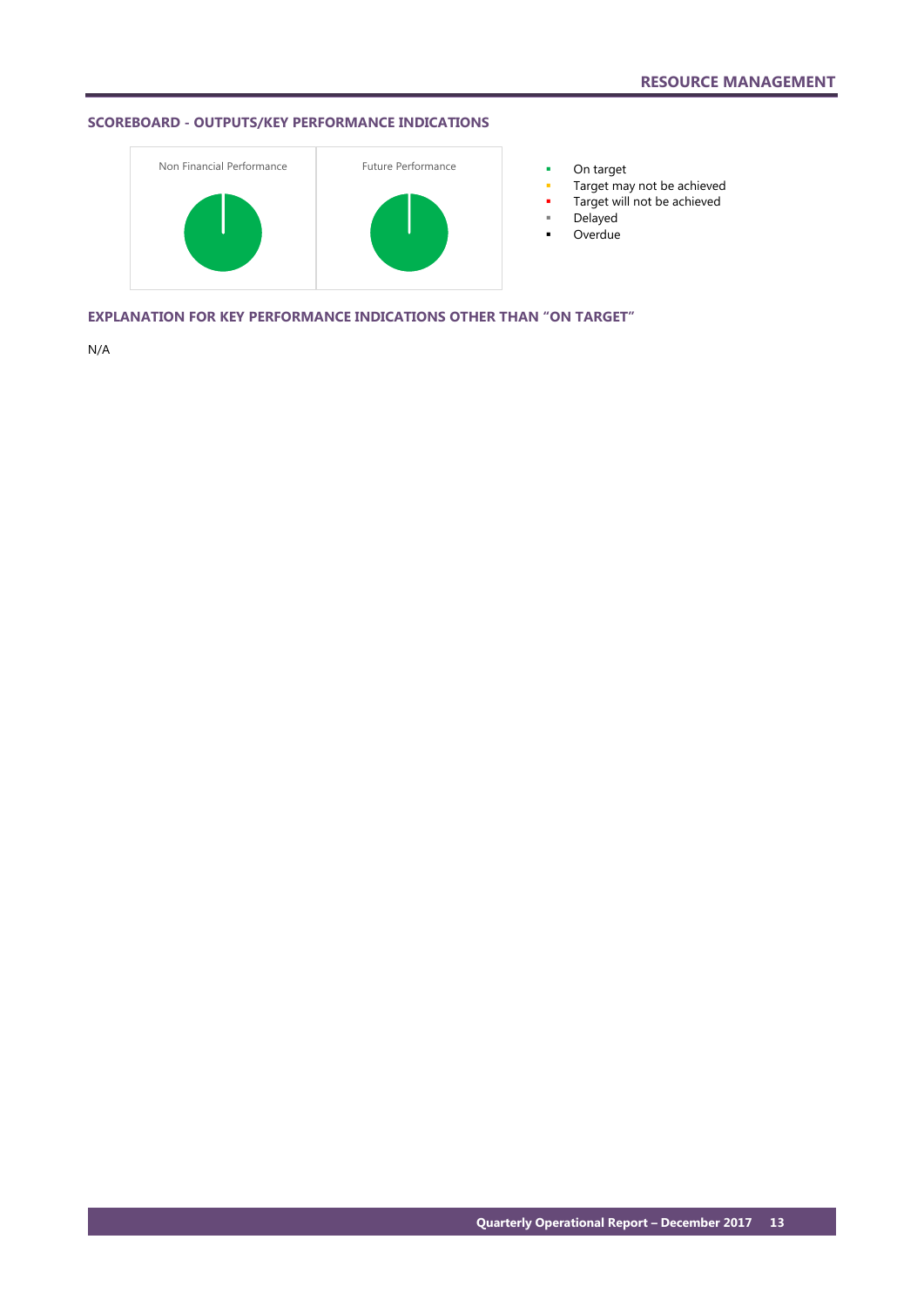#### <span id="page-15-0"></span>**BIODIVERSITY**

Maintaining and enhancing the indigenous biodiversity of the Taranaki region, working alongside landowners and other groups and agencies in accordance with the Council's policies and biodiversity strategy priorities.

#### **COMMENTARY/HIGHLIGHTS**

Work with landowners to prepare biodiversity plans that protect the values within their Key Native Ecosystems (KNE) continues. Work on implementing existing plans continues, including: fencing, planting, pest plant and animal control, education and advice. Staff are actively looking for new sites that meet the Key Native Ecosystem criteria, with particular focus on areas that are close to existing sites, to provide corridors of protection across the landscape. Council has been asked to provide a funding proposal to Predator Free 2050 Ltd, due in January 2018.

#### **OUTPUTS/KEY PERFORMANCE INDICATIONS**

| <b>Performance measure</b>                                                                                                                                                                                                                          | <b>Actual performance</b>                                                                                                                                                                                                                                                                                          |
|-----------------------------------------------------------------------------------------------------------------------------------------------------------------------------------------------------------------------------------------------------|--------------------------------------------------------------------------------------------------------------------------------------------------------------------------------------------------------------------------------------------------------------------------------------------------------------------|
| Prepare at least 10 biodiversity plans per annum for<br>properties containing key native ecosystems (KNE).                                                                                                                                          | Ten plans completed by the end of the second quarter and<br>presented to landowners. Work is progressing with an additional<br>seven plans to be completed by the end of the financial year.                                                                                                                       |
| Initiate and support implementation of work programmes<br>on all KNE's with a biodiversity plan and monitor and report<br>on progress.                                                                                                              | Annual work plans have been approved for 111 KNE's with a<br>biodiversity plan to progress works in line with approved<br>funding. Work type is seasonal, with pest animal control<br>spanning the year, pest plant control and fencing carried out<br>during the summer months and plantings during winter/spring |
| Undertake a trial programme to test large-scale predator<br>suppression and eradication techniques across an entire<br>catchment (the Waiwhakaiho). The trial will target possums,<br>mustelids (weasels, ferrets and stoats), feral cats and rats. | Council submitted an Expression of Interest for funding to<br>Predator Free 2050 Ltd in October and in late December were<br>asked to submit a full Request for Proposal by the end of<br>January                                                                                                                  |

# **SCOREBOARD - OUTPUTS/KEY PERFORMANCE INDICATIONS**



- Target may not be achieved
	- Target will not be achieved
	- Delayed
	- Overdue

# **EXPLANATION FOR KEY PERFORMANCE INDICATIONS OTHER THAN "ON TARGET"**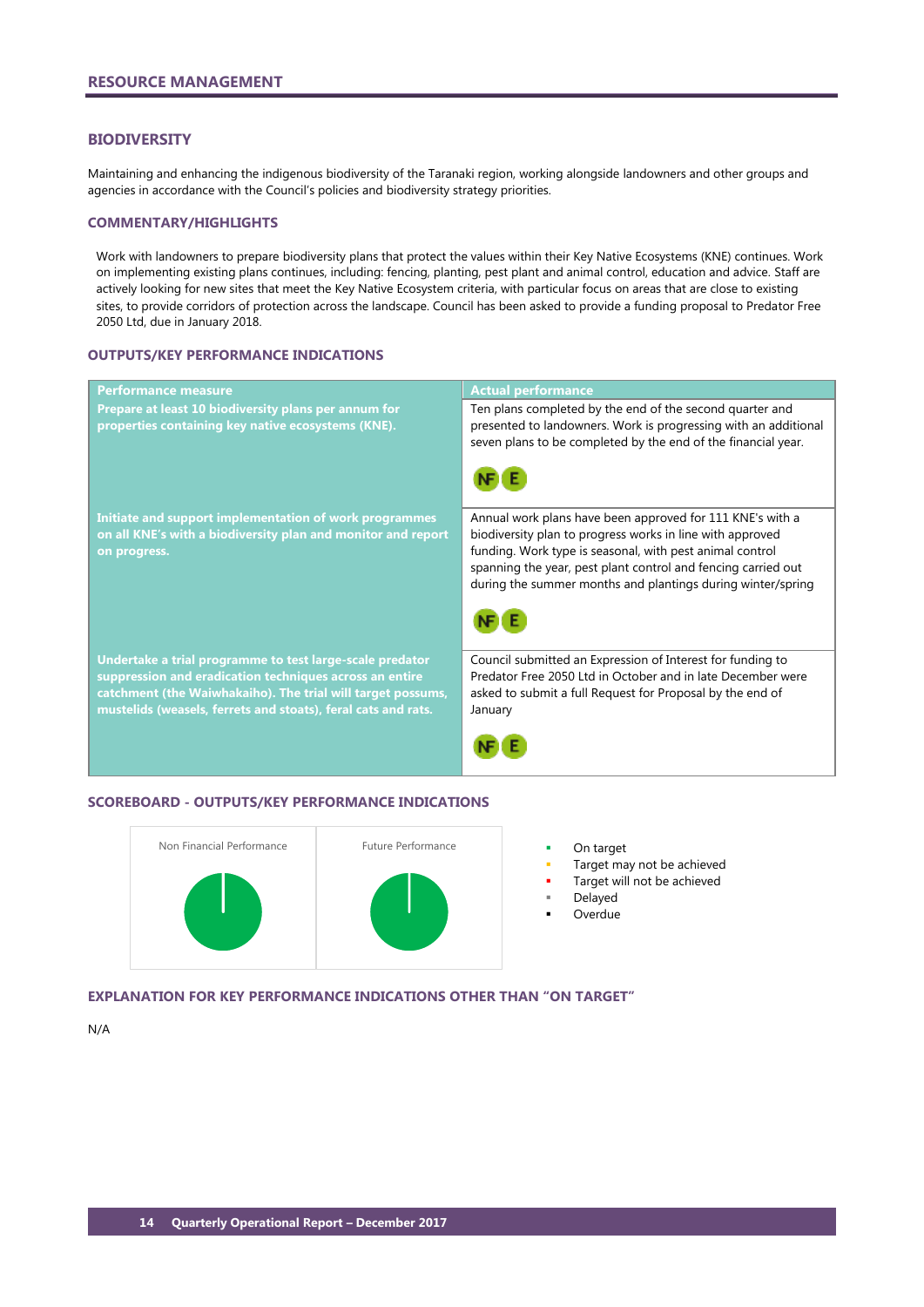## <span id="page-16-0"></span>**ENHANCEMENT GRANTS**

Promoting the protection of the environment through the provision of targeted enhancement grants.

#### **COMMENTARY/HIGHLIGHTS**

Enhancement Grants provide funding for a range of the Council's programmes including Key Native ecosystems, wetland protection and STRESS. Funding is provided for projects as outlined in plans that are agreed to with the landowner. This funding also supports the Taranaki Biodiversity Trust "Wild for Taranaki".

## **OUTPUTS/KEY PERFORMANCE INDICATIONS**

| Performance measure                                            | <b>Actual performance</b>                                            |
|----------------------------------------------------------------|----------------------------------------------------------------------|
| Implement a programme using environmental enhancement          | Land Management: Excluding the STRESS budget, \$88,544 worth         |
| grants for the protection of biodiversity habitats of regional | of environmental enhancement grant funding has been allocated        |
| significance.                                                  | to environmental enhancement projects within the region. Funds       |
|                                                                | to the value of \$11,456 are unallocated at this stage. For the year |
|                                                                | to date \$23,462 of this funding has been paid out. Biodiversity     |
|                                                                | \$150,000 Bio-ops KNE funding is fully allocated, \$27,500 Bio-ops   |
|                                                                | has been paid out. These projects include support for                |
|                                                                | biodiversity plans, regionally significant wetland projects and      |
|                                                                | "Wild for Taranaki" projects.                                        |
|                                                                |                                                                      |

# **SCOREBOARD - OUTPUTS/KEY PERFORMANCE INDICATIONS**



- Target may not be achieved
- Target will not be achieved
- Delayed
- Overdue

**EXPLANATION FOR KEY PERFORMANCE INDICATIONS OTHER THAN "ON TARGET"**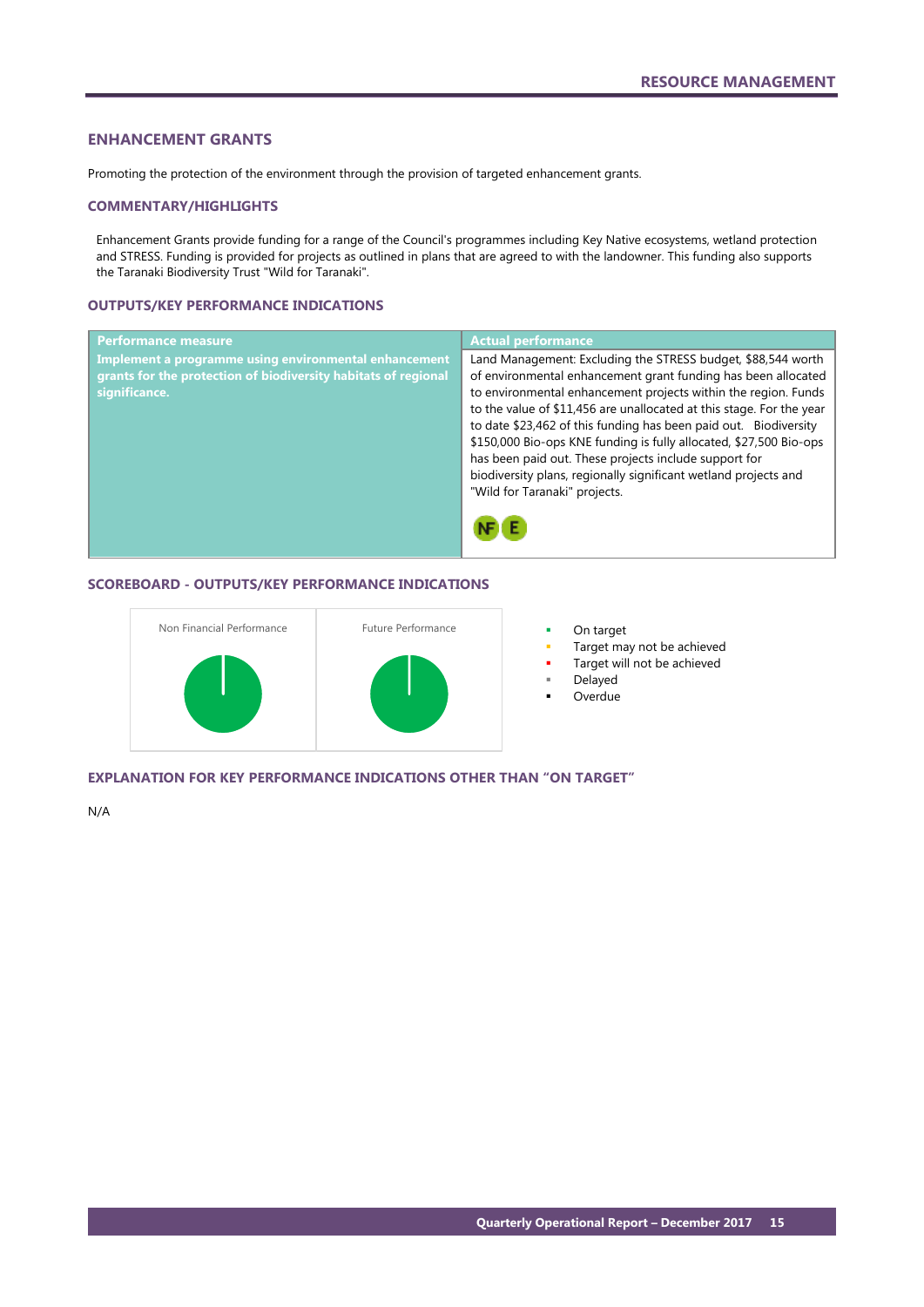#### <span id="page-17-0"></span>**BIOSECURITY PLANNING**

Preparing, adopting and maintaining comprehensive and publicly considered policies, plans and strategies that will deliver to the Taranaki community, efficient and effective management of the Council's biosecurity functions.

#### **COMMENTARY/HIGHLIGHTS**

Submission process completed. Permission to "make" the Plan will occur in the first quarter of 2018.

# **OUTPUTS/KEY PERFORMANCE INDICATIONS**

| <b>Performance measure</b>                              | <b>Actual performance</b>                                         |
|---------------------------------------------------------|-------------------------------------------------------------------|
| Undertake ten-yearly review of the Pest Management Plan | Ten year review of pest management strategies has been            |
| for Taranaki in 2017/2018 and an interim review in      | commenced in accordance with the Biosecurity Act, which           |
| 2022/2023.                                              | included the preparation of a comprehensive section 72            |
|                                                         | cost/benefit analysis report and the public notification of a     |
|                                                         | Proposed Pest Plan and a separate draft Taranaki Regional         |
|                                                         | Council Biosecurity Strategy. The Plan and Strategy were publicly |
|                                                         | notified for public consultation on 20 May 2017 with the          |
|                                                         | deadline for public submissions being 30 June. Ten submissions    |
|                                                         | received. Summary of submissions report, officers report and      |
|                                                         | revised RPMP and Strategy prepared. Hearing of submissions        |
|                                                         | held 17 October with the adoption of the Hearing Committee's      |
|                                                         | Report on 31 October 2017. No appeals to the Environment          |
|                                                         | Court received.                                                   |
|                                                         |                                                                   |
|                                                         |                                                                   |
|                                                         |                                                                   |

#### **SCOREBOARD - OUTPUTS/KEY PERFORMANCE INDICATIONS**



- 
- Target may not be achieved
- Target will not be achieved
- Delayed
- **Overdue**

# **EXPLANATION FOR KEY PERFORMANCE INDICATIONS OTHER THAN "ON TARGET"**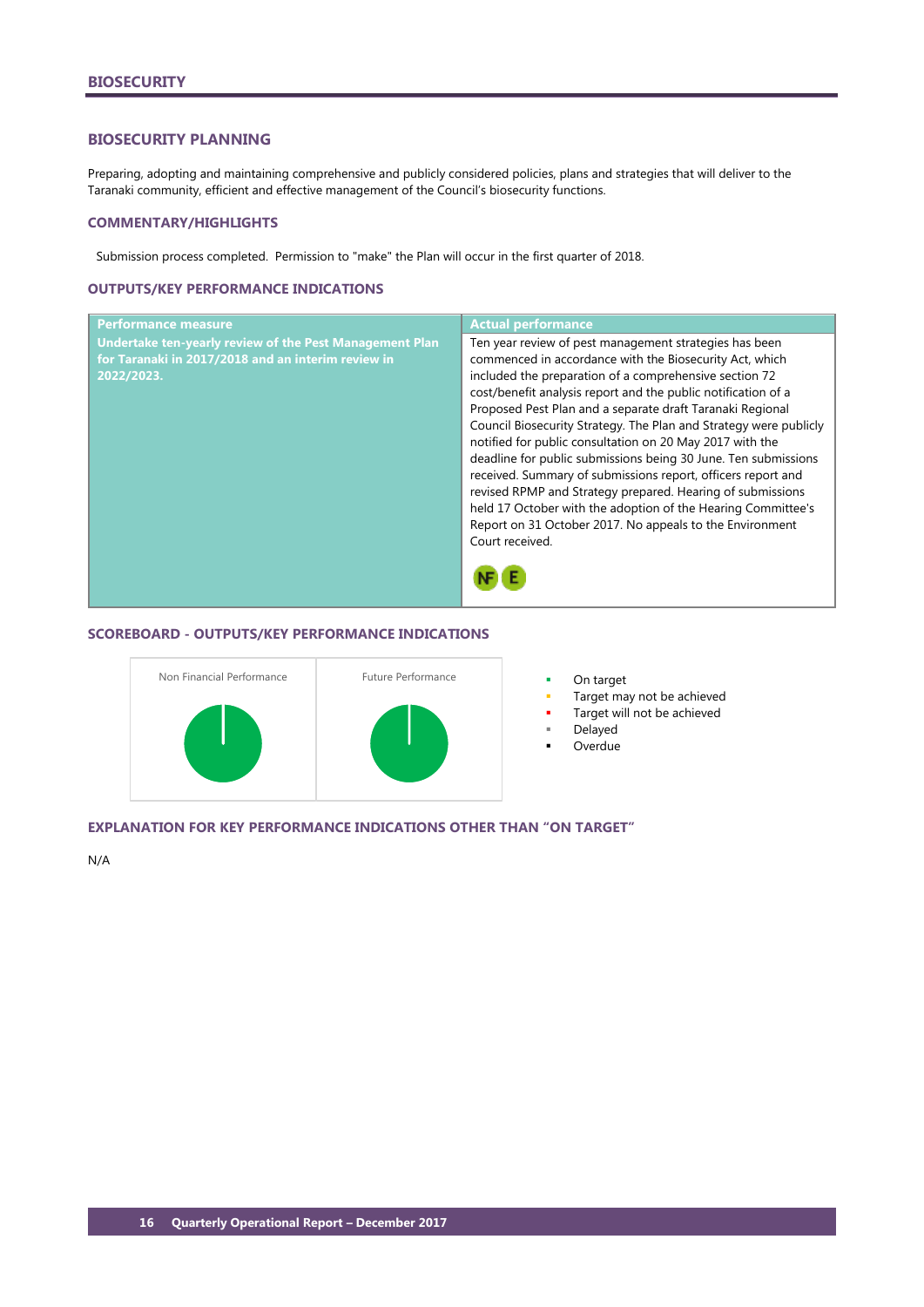# <span id="page-18-0"></span>**PEST ANIMAL AND PEST PLANT MANAGEMENT**

Controlling pest animals and controlling or eradicating pest plants to minimise their adverse effects on biodiversity, primary production and the regional economy and environment.

#### **COMMENTARY/HIGHLIGHTS**

Plan implementation for control of Old Mans Beard within the Waingongoro catchment has begun and is on track. Contractors are expected to make good progress over the summer months. The pest plant inspection programme continues as the hot dry weather provides more favourable conditions for pest plants to thrive. Continue to respond to public enquiries for a range of pest plants. The main focus of the self-help possum control programme, has been on landowners in the South zone undertaking maintenance to ensure they meet strategy requirements. Contractors continue to make steady progress towards the last stage of the Egmont National Park buffer control operation. Continue to respond to public enquiries for a range of pest animals.

#### **OUTPUTS/KEY PERFORMANCE INDICATIONS**

| <b>Performance measure</b>                                                                                                                                                                                                         | <b>Actual performance</b>                                                                                                                                                                                                                                         |
|------------------------------------------------------------------------------------------------------------------------------------------------------------------------------------------------------------------------------------|-------------------------------------------------------------------------------------------------------------------------------------------------------------------------------------------------------------------------------------------------------------------|
| Dependent upon the review of the Pest Management Plan<br>for Taranaki, undertake operational programmes through<br>both the Pest Management Plan for Taranaki: and the Pest<br><b>Management Strategy for Taranaki, including:</b> |                                                                                                                                                                                                                                                                   |
| <b>Eradication of selected pest plants.</b>                                                                                                                                                                                        | Control of selected "eradication" pest plants was undertaken on<br>38 sites this quarter, staff have continued to find new sites that<br>will require control throughout the summer.                                                                              |
|                                                                                                                                                                                                                                    |                                                                                                                                                                                                                                                                   |
| Inspection, monitoring and where necessary, enforcement of<br>sustained control pest programmes.                                                                                                                                   | Monitoring of the Self-help possum programme in the East<br>Zone, currently sits at 5.70 RTC. At the end of this quarter<br>inspections for pest plants totalled 300 A properties, 165 B<br>properties and 104 C properties. 64 Direction Notices were<br>issued. |
| Raise public awareness of and respond to enquiries related<br>to pest issues.                                                                                                                                                      | Provided advice and where appropriate undertook control action<br>for all notifications. This quarter 56 inquiries for pest plants were<br>received, 32 of which were strategy pests. Received 69 inquiries<br>for pest animals of which 58 were strategy pests.  |
| Undertake direct control of pests within selected Key Native<br><b>Ecosystems.</b>                                                                                                                                                 | Pest plant and animal control at Key Native Ecosystems (in<br>keeping with 5-year Biodiversity Plans, annual work plans and<br>associated budgets) is being undertaken.                                                                                           |
|                                                                                                                                                                                                                                    |                                                                                                                                                                                                                                                                   |

#### **SCOREBOARD - OUTPUTS/KEY PERFORMANCE INDICATIONS**



- 
- Target may not be achieved
- Target will not be achieved
- Delayed
- Overdue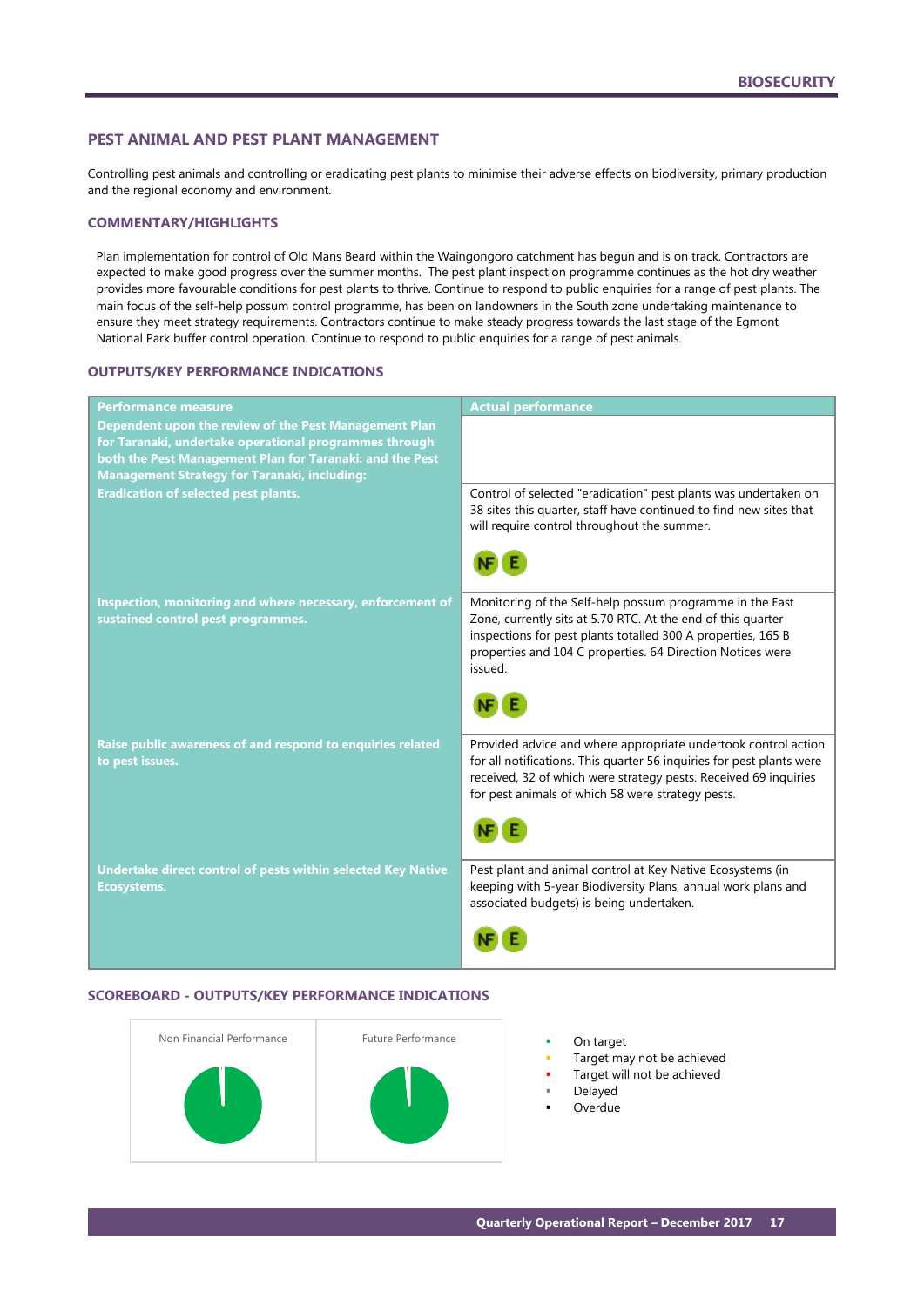**EXPLANATION FOR KEY PERFORMANCE INDICATIONS OTHER THAN "ON TARGET"**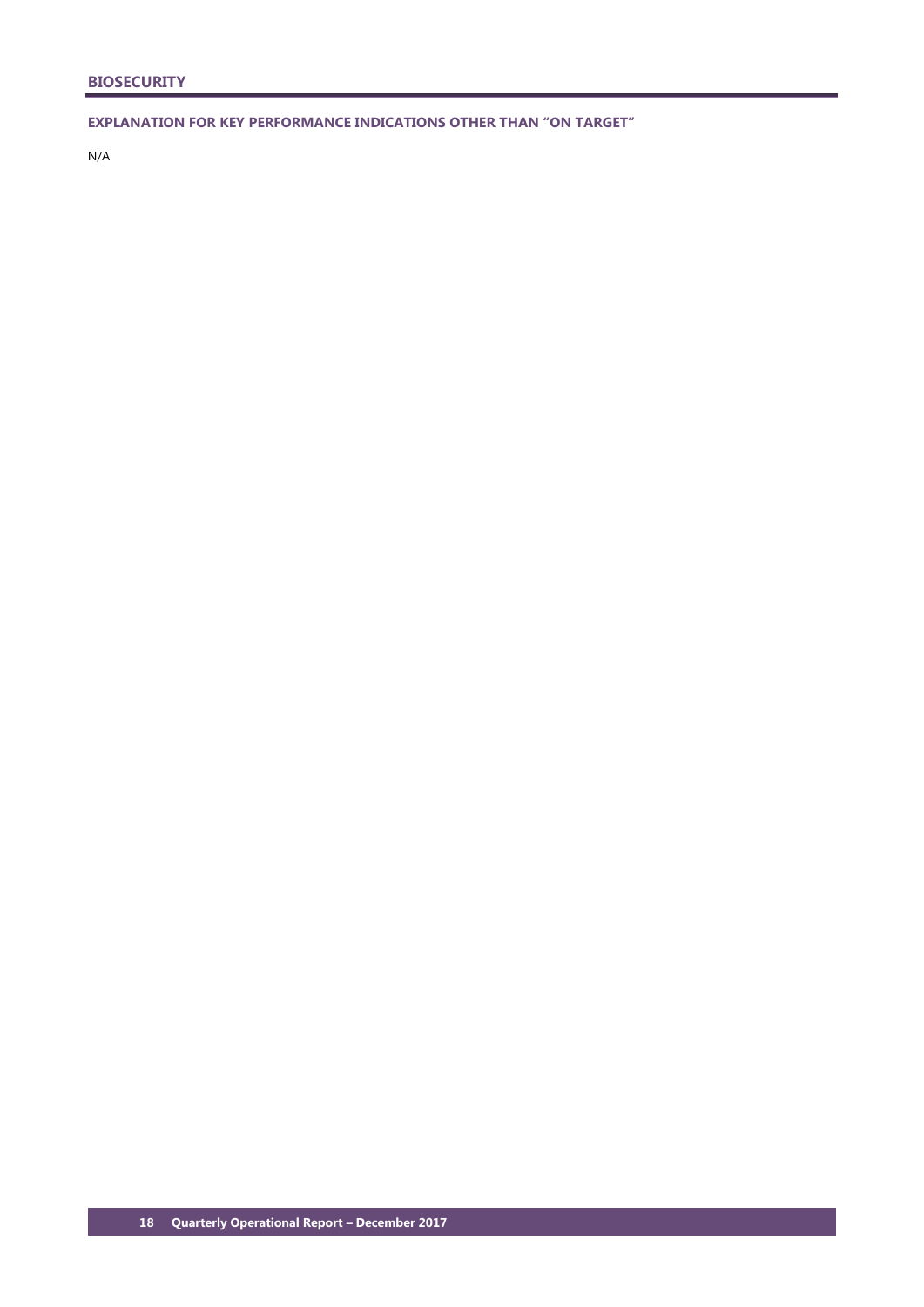# <span id="page-20-0"></span>**REGIONAL LAND TRANSPORT PLANNING**

Contributing to an effective, efficient and safe land transport system in the public interest.

#### **COMMENTARY/HIGHLIGHTS**

Taranaki's transport advocacy continues to be active on a number of fronts, particularly in relation to improvements on SH3 north and on SH43. The SH3 Mt Messenger Bypass project selected an Eastern Route, and a supporting submission was made on the RMA applications for the SH3 Awakino Tunnel Bypass. Staff provided input into the initial investigations for the SH3 Waitara to Bell Block project, and the SH3 New Plymouth to Hawera project, though were frustrated by the slow progress on each. The Regional Transport Committee's November meeting approved the Plan's 2016/17 Annual Monitoring Report, along with the 7th variation request for the Plan (pleasingly for investigation into surfacing of SH43). The mid-term review of the Plan is well underway, though timeframes have been extended by NZTA due to the delayed release of the Government Policy Statement on Land Transport by the new Government, which is likely to involve significant changes. Support continues to be provided to the Regional Transport Committee and the State Highway 3 Working Party; as does ongoing liaison with stakeholders and responses to requests for submissions.

# **OUTPUTS/KEY PERFORMANCE INDICATIONS**

| <b>Performance measure</b>                                                                                                                       | <b>Actual performance</b>                                                                                                                                                                                                                                                                                                                                    |
|--------------------------------------------------------------------------------------------------------------------------------------------------|--------------------------------------------------------------------------------------------------------------------------------------------------------------------------------------------------------------------------------------------------------------------------------------------------------------------------------------------------------------|
| <b>Complete preparation/full reviews and interim reviews of</b><br>the transport policies, plans and strategies:                                 |                                                                                                                                                                                                                                                                                                                                                              |
| Review and make adjustments to the regional land transport<br>plan, as required, in accordance with statutory requirements.                      | Seven variations (December 2015, June 2016, September 2016,<br>March 2017, May 2017 and November 2017) have been required<br>to the Regional Land Transport Plan (RLTP). The latest variation<br>was initiated by NZTA to enable a single phase detailed business<br>case to be undertaken for Surfacing SH43. Development of<br>2018/2021 RLTP is underway. |
| <b>Complete a mid-term review of the Regional Land Transport</b><br>Plan 2015/16-2020/21 during 2017/2018.                                       | The regional component of the Regional Land Transport Plan is<br>being implemented. The 2016/2017 Annual Monitoring report<br>was adopted by the RTC at the 29 November 2017 meeting.                                                                                                                                                                        |
| <b>Review and make adjustments to the Transport Activity</b><br>Procurement Strategy, as required, in accordance with<br>statutory requirements. | The Transport Activity Procurement Strategy for the Taranaki<br>region is current and ongoing. All reviews are up to date.                                                                                                                                                                                                                                   |

## **SCOREBOARD - OUTPUTS/KEY PERFORMANCE INDICATIONS**



- 
- Target may not be achieved
- Target will not be achieved
- Delayed
- Overdue

#### **EXPLANATION FOR KEY PERFORMANCE INDICATIONS OTHER THAN "ON TARGET"**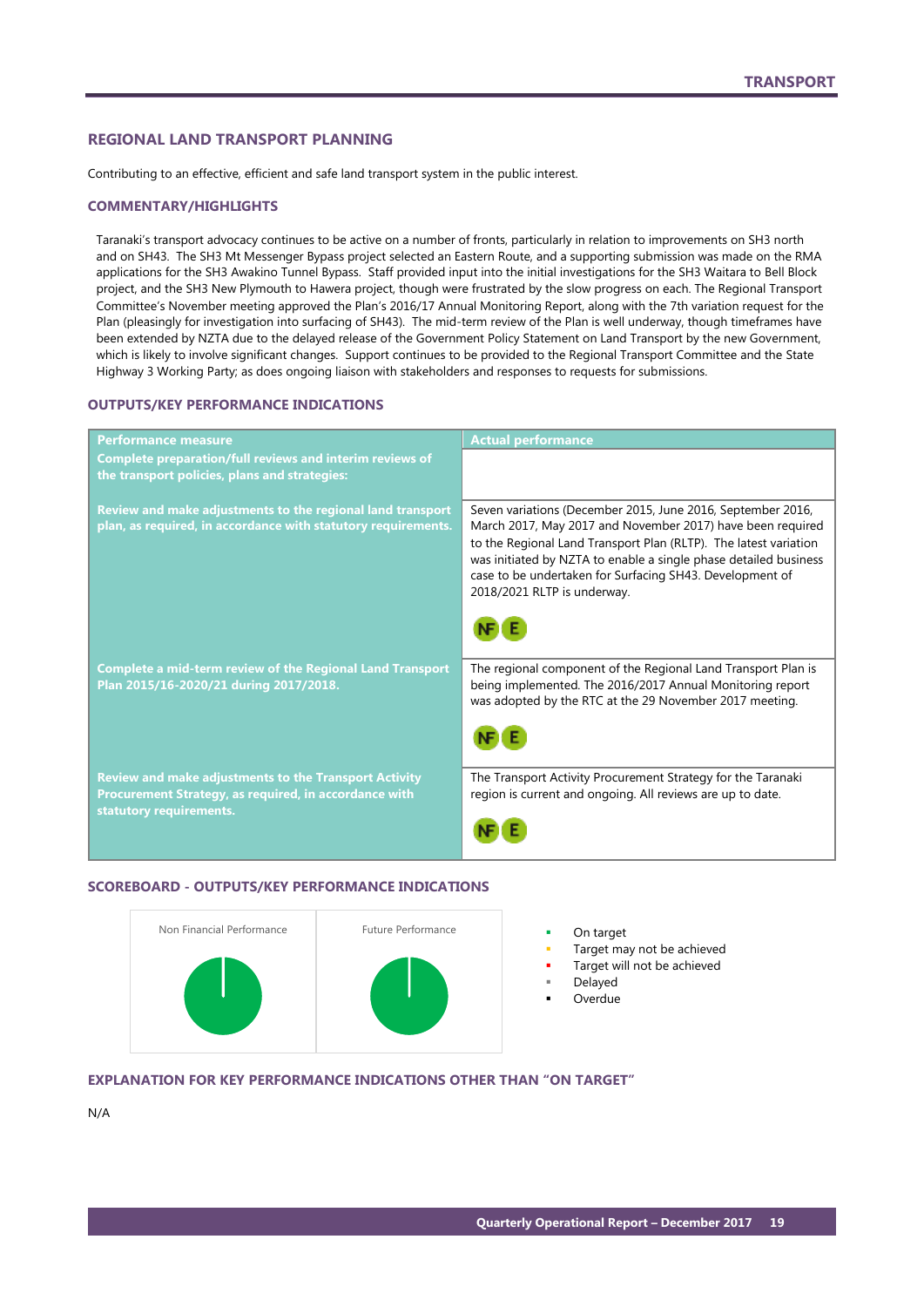# <span id="page-21-0"></span>**PASSENGER TRANSPORT**

Promoting the provision of community public transport in Taranaki and assist the transport needs of the transport disadvantaged.

#### **COMMENTARY/HIGHLIGHTS**

Existing passenger services continue to be provided throughput the region with ongoing monitoring of patronage, farebox and the region's commerciality ratio. Total patronage across the services was up 7% on the corresponding period in 2016/2017. The Citylink and Connector services recorded patronage growth of 6.8% and 6.9% respectively. All the Southlink services recorded a decrease in patronage. Opunake to Hawera (-42%), Opunake to New Plymouth (-4%), Waverley to Hawera (-11%). The Total Mobility Scheme continues to assist people with impairments throughout the region. Both Total Mobility and Ironside trips increased during the period, up 7.6% and 5.4% respectively.

# **OUTPUTS/KEY PERFORMANCE INDICATIONS**

| <b>Performance measure</b>                                                                                                                                                                                                               | <b>Actual performance</b>                                                                                                                                                                                                                                                                                                                            |
|------------------------------------------------------------------------------------------------------------------------------------------------------------------------------------------------------------------------------------------|------------------------------------------------------------------------------------------------------------------------------------------------------------------------------------------------------------------------------------------------------------------------------------------------------------------------------------------------------|
| <b>Provide Total Mobility subsidy assistance to qualifying</b><br>persons through the New Zealand Transport Agency<br>supported Total Mobility Scheme. Process complete<br>applications from eligible applicants within 10 working days. | Provided Total Mobility Scheme services to the targeted areas.<br>Trips YTD is 21,405 an increase of 7.6% (2016/17 - 38,477). An<br>additional 3,580 trips were made by the Ironside Vehicle Society,<br>a increase of 5.4% (2016/17 - 6,850). The new TM Ridewise<br>database does not provide report data on application processing<br>timeframes. |
| Operate public transport services in the New Plymouth                                                                                                                                                                                    | Passenger transport services in the New Plymouth district and                                                                                                                                                                                                                                                                                        |
| district and regional Taranaki consistent with the Regional                                                                                                                                                                              | regional Taranaki were operated consistent with the Regional                                                                                                                                                                                                                                                                                         |
| Public Transport Plan subject to funding approval from the<br>New Zealand Transport Agency and the availability of local                                                                                                                 | Public Transport Plan.                                                                                                                                                                                                                                                                                                                               |
| share funding.                                                                                                                                                                                                                           |                                                                                                                                                                                                                                                                                                                                                      |
| Monitor the region's bus service contracts including                                                                                                                                                                                     | Patronage growth on the region's bus services YTD is 7.0%                                                                                                                                                                                                                                                                                            |
| patronage growth and fare box recovery. Monitor the<br>commerciality ratio of the region's public transport services                                                                                                                     | (2016/17 - 1.5%). Farebox recovery YTD is 37.1% (2016/17 -<br>39.8%). Commerciality ratio YTD is 38.6%. (2016/17 - 41%)                                                                                                                                                                                                                              |
| and publish the ratio annually.                                                                                                                                                                                                          |                                                                                                                                                                                                                                                                                                                                                      |
| <b>Provide financial assistance to the Ironside Vehicle Society</b>                                                                                                                                                                      | Financial assistance to the Ironside Vehicle Society in 2017/2018<br>is set at a base level of \$50,000 An additional \$15,000 has been                                                                                                                                                                                                              |
| subject to funding eligibility criteria being met.                                                                                                                                                                                       | approved subject to available funding to further assist Ironside.                                                                                                                                                                                                                                                                                    |
|                                                                                                                                                                                                                                          |                                                                                                                                                                                                                                                                                                                                                      |

#### **SCOREBOARD - OUTPUTS/KEY PERFORMANCE INDICATIONS**



- 
- Target may not be achieved
- Target will not be achieved
- Delayed
- Overdue

# **EXPLANATION FOR KEY PERFORMANCE INDICATIONS OTHER THAN "ON TARGET"**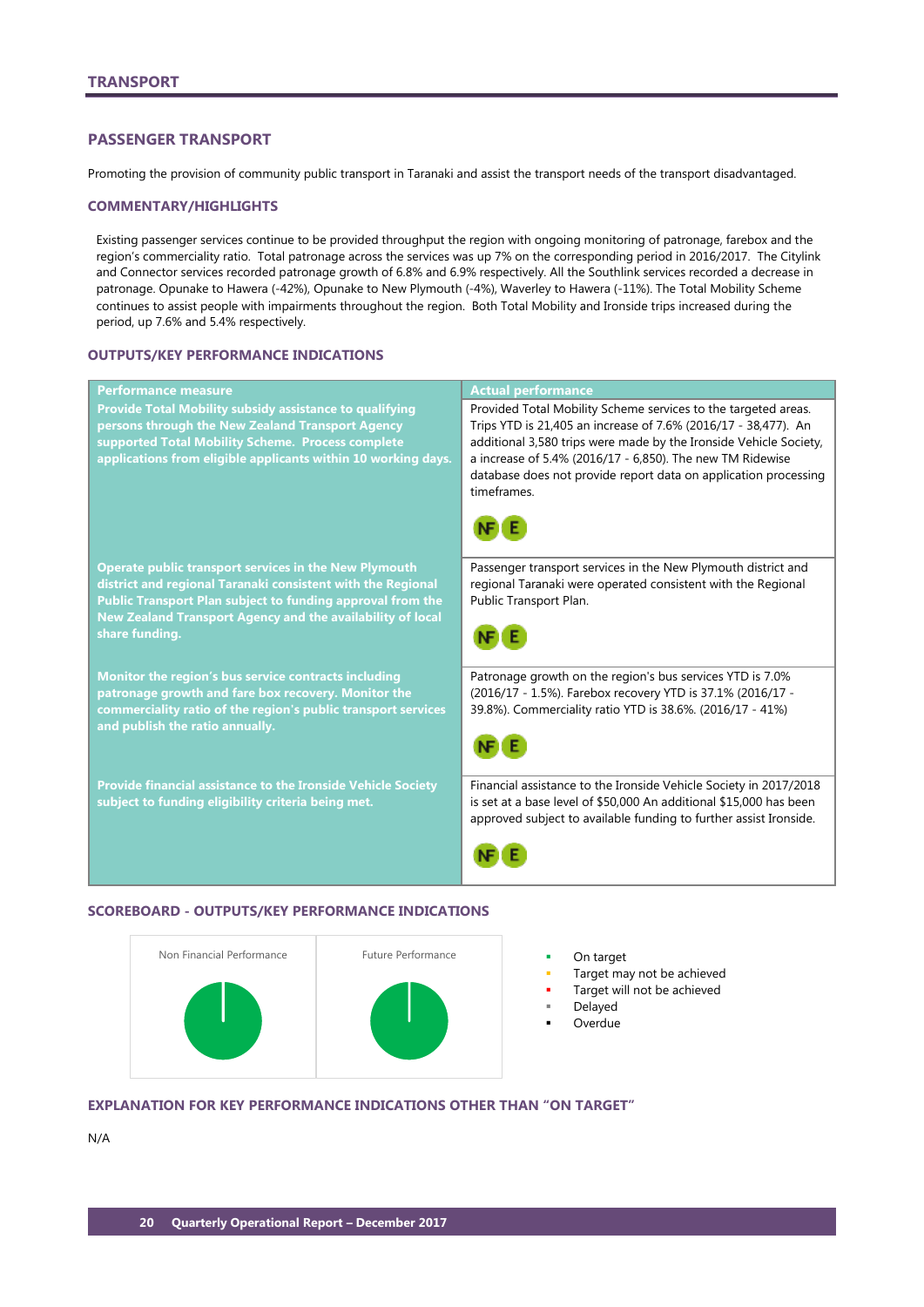# <span id="page-22-0"></span>**HARBOUR MANAGEMENT**

Promoting safe navigation for all users of the waters of Port Taranaki.

#### **COMMENTARY/HIGHLIGHTS**

There were no significant navigation and safety incidents at the port and there was compliance with the required codes and management systems. A revised Port Taranaki Harbour Safety Management System was presented to Maritime New Zealand (MNZ) for assessment.

# **OUTPUTS/KEY PERFORMANCE INDICATIONS**

| <b>Performance measure</b>                                        | <b>Actual performance</b>                                   |
|-------------------------------------------------------------------|-------------------------------------------------------------|
| <b>Provide harbourmaster and harbour warden services for Port</b> | To date, no breaches have been reported. Given personnel    |
| Taranaki and implement the Navigation Bylaw for Port              | changes at the port, a new Harbourmaster has been appointed |
| Taranaki and Approaches. No significant breaches of the           | and the contract with Port Taranaki Ltd has been varied. A  |
| requirements of the New Zealand Port and Maritime Safety          | Harbourmaster has been employed by the Council rather than  |
| <b>Code, including the Port Taranaki Harbour Safety</b>           | being part of PTL. The Harbour Safety Management System has |
| <b>Management System.</b>                                         | been reviewed and sent to MNZ for approval. MNZ has         |
|                                                                   | responded noting the changes will be considered at the next |
|                                                                   | review date.                                                |
|                                                                   |                                                             |

#### **SCOREBOARD - OUTPUTS/KEY PERFORMANCE INDICATIONS**



- Target may not be achieved
- Target will not be achieved
- Delayed
- **Overdue**

# **EXPLANATION FOR KEY PERFORMANCE INDICATIONS OTHER THAN "ON TARGET"**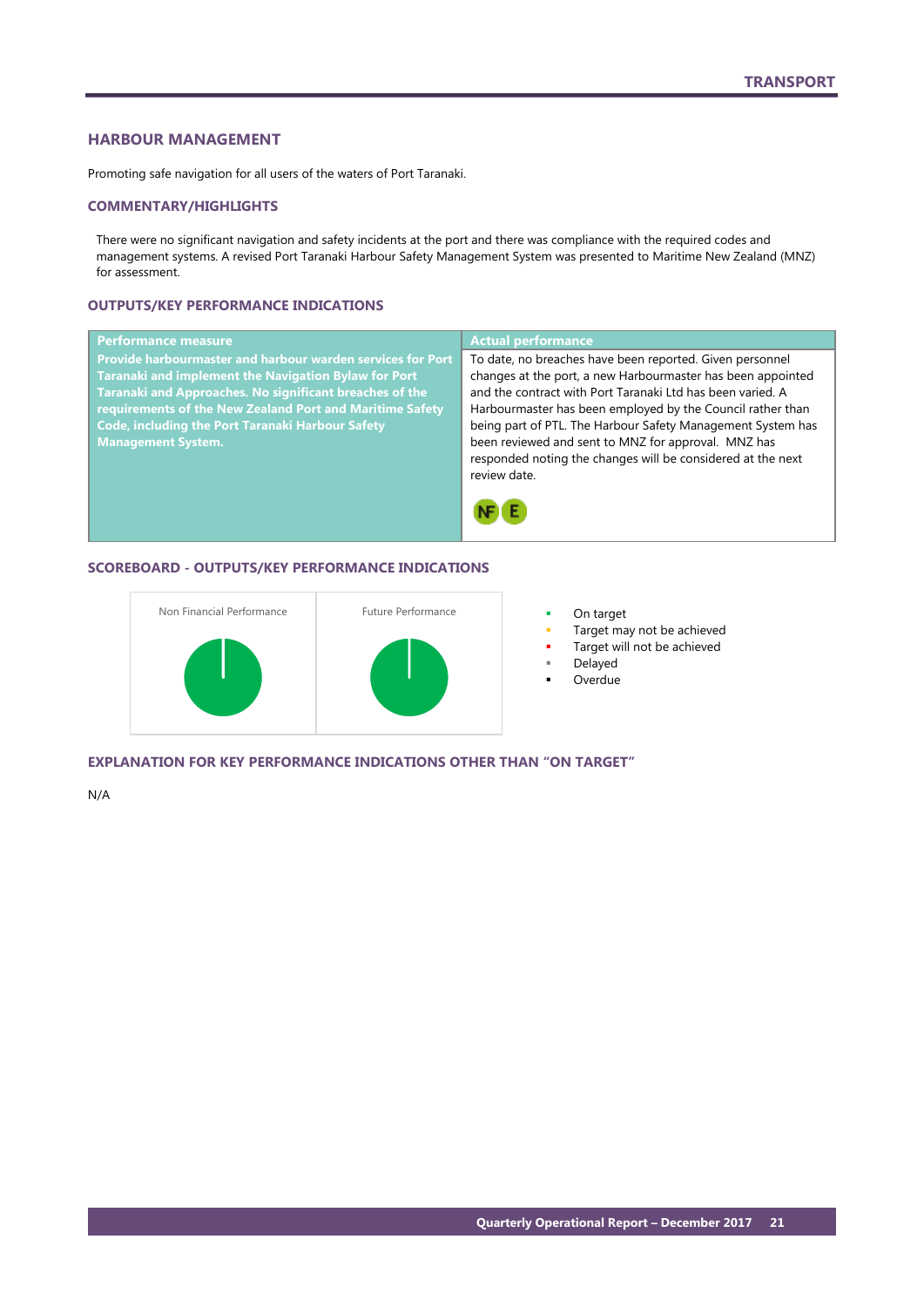#### <span id="page-23-0"></span>**CIVIL DEFENCE EMERGENCY MANAGEMENT**

Promoting and enhancing, within the Taranaki community, an integrated comprehensive emergency management system including reducing risk, maintaining readiness, and providing response and recovery capacity and capabilities.

#### **COMMENTARY/HIGHLIGHTS**

The Taranaki Civil Defence Emergency Management Group's review of the effectiveness of and areas for enhancement of CDEM in Taranaki identified key areas for development: a re-structuring and expansion of the Taranaki Emergency Management Office, to support and mentor district councils in delivery of CDEM functions at the local level- i.e., risk identification and reduction, community readiness and resilience, and response and recovery capacity and capability- and reflection on the effectiveness and efficiency of existing governance and administrative structures and means of delivery of civil defence activities as part of the review of the Group Plan. Related work projects are being implemented, including identification and implementation of territorial authority responsibilities and functions, a stocktake of hazards and risks research undertaken for the Taranaki region, a stocktake of regional readiness and risk reduction, risk and hazard identification workshops, and adoption of a CDEM Group strategy, vision and priorities.The Group has focused on identifying options for constituting arrangements, including exploring funding agreements, delivery of administrative functions, and the management level and role for the Emergency Management Office. A re-structuring of the Taranaki Emergency Management Office has been completed, with all positions filled. The proposed Group Plan was notified in December.

#### **OUTPUTS/KEY PERFORMANCE INDICATIONS**

| Performance measure                                                                                                                                               | <b>Actual performance</b>                                                                                                                                                                                                                                                                                                                                                                                                                                                                                                                                                                                                                                                                                                                                                                                                                                                                                                                                                                                                                                                                                                                                                                                                                                                                                                                                                                                                                 |
|-------------------------------------------------------------------------------------------------------------------------------------------------------------------|-------------------------------------------------------------------------------------------------------------------------------------------------------------------------------------------------------------------------------------------------------------------------------------------------------------------------------------------------------------------------------------------------------------------------------------------------------------------------------------------------------------------------------------------------------------------------------------------------------------------------------------------------------------------------------------------------------------------------------------------------------------------------------------------------------------------------------------------------------------------------------------------------------------------------------------------------------------------------------------------------------------------------------------------------------------------------------------------------------------------------------------------------------------------------------------------------------------------------------------------------------------------------------------------------------------------------------------------------------------------------------------------------------------------------------------------|
| Prepare, implement, monitor and report upon the Taranaki<br>Civil Defence Emergency Management Annual Business Plan.                                              | The 2nd quarterly report to CEG reports good progress made<br>against performance targets and the delivery of specific<br>programmes and projects for the 2017-2018 financial year. The<br>2017/18 Annual Business Plan for Taranaki Civil Defence and<br>Emergency Management (CDEM) has been developed and<br>reported to CEG and CDEM Group. Six key activity areas have<br>been identified in the 2016/2017 Annual Business Plan: (i) strong<br>governance arrangement and accountability exist, including<br>future work plans and administration of advisory groups, the Co-<br>ordinating Executive Group (CEG) and the CDEM Group<br>meetings, with progressive reporting of progress on<br>implementing the Annual Business Plan. (ii) disaster risk<br>management, strengthening risk planning and integration<br>between Councils and Civil Defence; (iii) organisation resilience,<br>focusing operational systems and protocols for Emergency<br>operations/coordination centres; (iv) community resilience<br>through public education, community resilience plans and a<br>Group resilience strategy; (v) capability development through<br>training courses delivered at EOC and district council levels, and<br>community volunteers; and (vi) response and recovery<br>arrangements through appointment of local Controllers,<br>Recovery Managers and CIMS function leads. Work continues on<br>the Group Plan review. |
| <b>Implement, monitor and report upon the Civil Defence</b><br>Emergency Management Group Plan for Taranaki 2017, and<br>draft, and notify the next Plan in 2022. | Public consultation has commenced as per approval from the<br>CDEM Group Joint Committee, on the 7th December 2017.<br>Submissions close in February 2018. Implementation of the Civil<br>Defence Emergency Management Group Plan via the annual<br>work plan for 2017/18 has been reported to CEG and CDEM<br>Group. The development plan for implementing the Group Plan<br>in 2017/18 is being implemented and reported as agreed, to<br>each meeting of CEG and CDEM Group. An amended project<br>schedule for the preparation of the next Group Plan has been<br>approved, submitted to MCDEM for information, and endorsed<br>by MCDEM. Related work projects are being implemented,<br>including receipt and adoption of a review of TA responsibilities<br>and functions, a stocktake of hazards and risks research<br>undertaken for the Taranaki region, a stocktake of regional<br>readiness and risk reduction, risk and hazard identification<br>workshops, and a CDEM Group strategy, vision and priorities                                                                                                                                                                                                                                                                                                                                                                                                                 |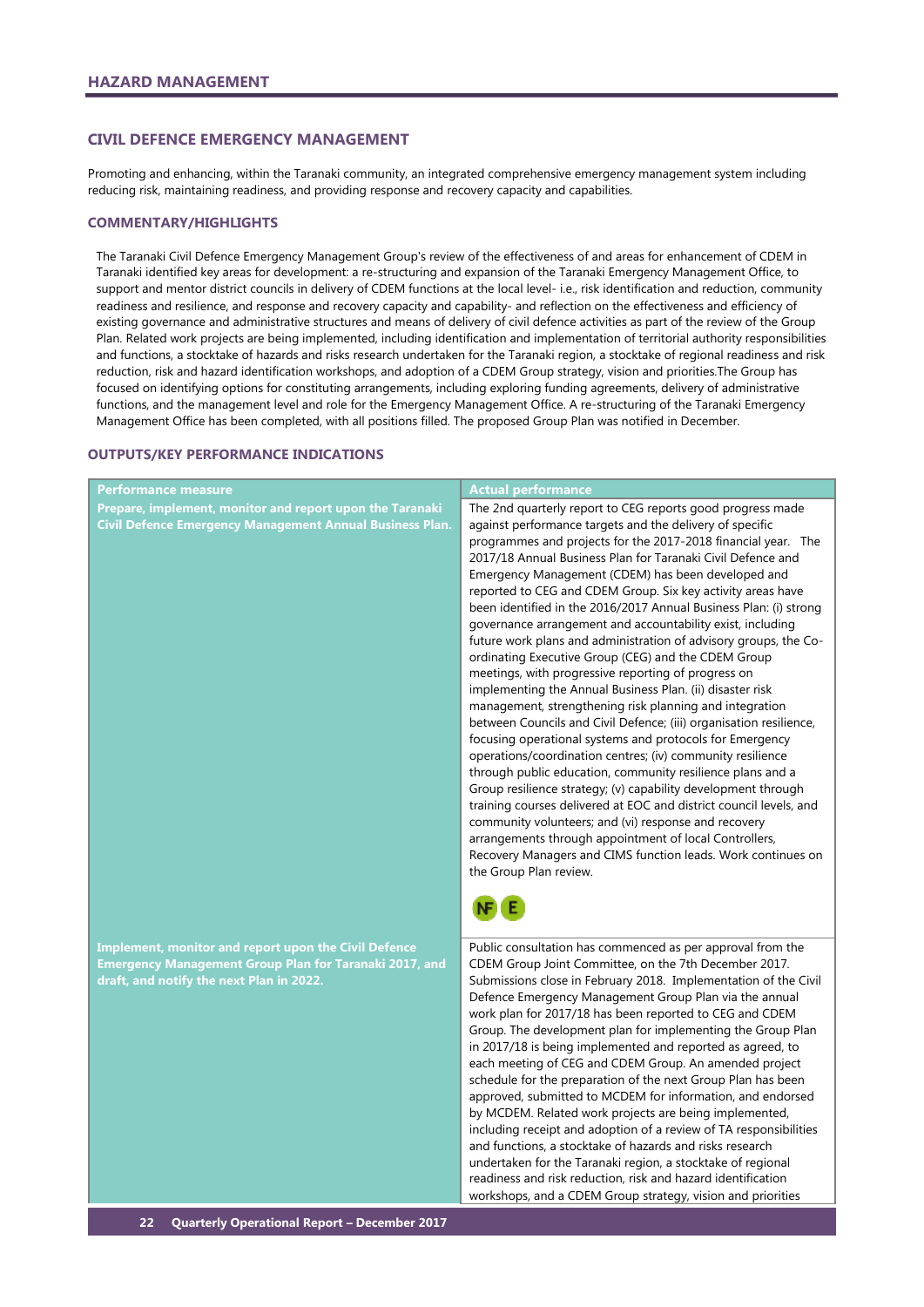

#### **SCOREBOARD - OUTPUTS/KEY PERFORMANCE INDICATIONS**



- 
- Target may not be achieved
- Target will not be achieved
- Delayed
- Overdue

#### **EXPLANATION FOR KEY PERFORMANCE INDICATIONS OTHER THAN "ON TARGET"**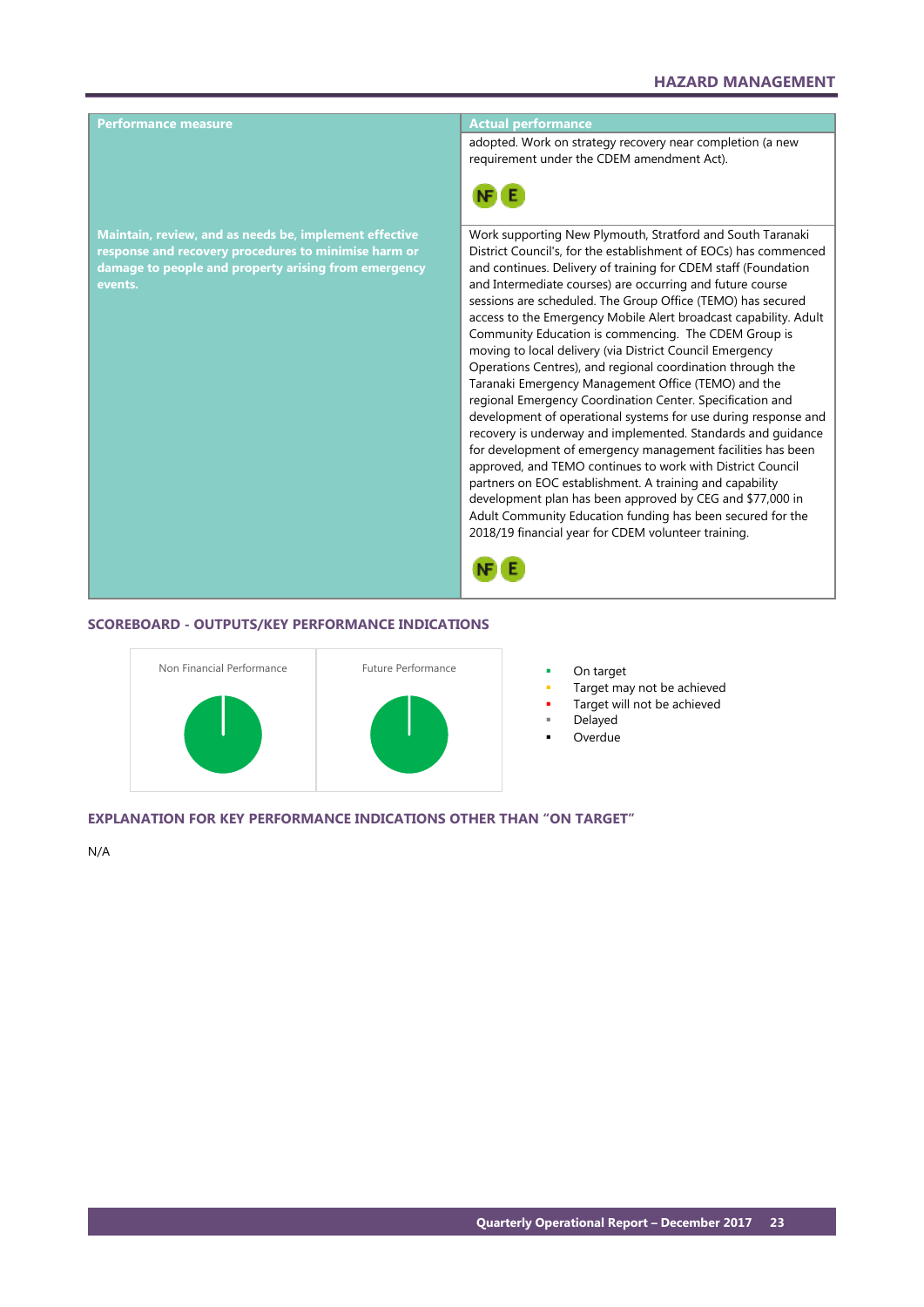#### <span id="page-25-0"></span>**FLOOD MANAGEMENT AND GENERAL RIVER CONTROL**

Providing accurate and timely flood warnings, providing flood control advice and undertaking minor works and associated actions to minimise and prevent damage by floods and river erosion.

#### **COMMENTARY/HIGHLIGHTS**

November and December were very dry months for Taranaki and subsequently no flood warnings were issued during this quarter. Council continues to provide advice to landowners on river/stream flood and drainage matters, with the drier weather requests from landowners for advice in this area has increased.

#### **OUTPUTS/KEY PERFORMANCE INDICATIONS**

| <b>Performance measure</b>                                                                                                                                                                                                                                                                                                            | <b>Actual performance</b>                                                                                                                                                                                                                                                                                                                                                                                                                                                                                                                                           |
|---------------------------------------------------------------------------------------------------------------------------------------------------------------------------------------------------------------------------------------------------------------------------------------------------------------------------------------|---------------------------------------------------------------------------------------------------------------------------------------------------------------------------------------------------------------------------------------------------------------------------------------------------------------------------------------------------------------------------------------------------------------------------------------------------------------------------------------------------------------------------------------------------------------------|
| <b>Effectively monitor rainfall and river levels and issue timely</b><br>flood warnings. Maintain continuous monitoring systems<br>(100% functional) and issue timely warnings for all cases,<br>where necessary, in accordance with the Flood Event<br><b>Standard Operating Procedure (approximately 35 warnings</b><br>per annum). | Meteorological and hydrometric monitoring sites were<br>maintained to high level of operational standard, with no<br>significant maintenance works required. All incoming telemetry<br>data is monitored continuously and responded to in accordance<br>with the Council's procedures for the monitoring of severe<br>weather and flood events. Eighteen severe weather watch alerts<br>and seven warnings have been received from MetService in the<br>year to December. The Council was not required to issue any<br>flood warnings during the month of December. |
| Undertake minor emergency river and flood control works<br>when necessary.                                                                                                                                                                                                                                                            | No emergency works requiring Council funding have been<br>required.                                                                                                                                                                                                                                                                                                                                                                                                                                                                                                 |
| Respond to 100% of requests for drainage, river and flood<br>control advice and assistance within ten working days.                                                                                                                                                                                                                   | Advice, predominantly to farmers, provided, as required, on a<br>range of requests for general advice on works in streams.                                                                                                                                                                                                                                                                                                                                                                                                                                          |
| Facilitate river control projects for the environmental<br>enhancement of the region's waterways.                                                                                                                                                                                                                                     | The willow control programme continues, focusing on removal<br>of willow in riparian areas to improve flood flows and enhance<br>native riparian vegetation.                                                                                                                                                                                                                                                                                                                                                                                                        |

# **SCOREBOARD - OUTPUTS/KEY PERFORMANCE INDICATIONS**



- 
- Target may not be achieved
- Target will not be achieved
- Delayed
- **Overdue**

# **EXPLANATION FOR KEY PERFORMANCE INDICATIONS OTHER THAN "ON TARGET"**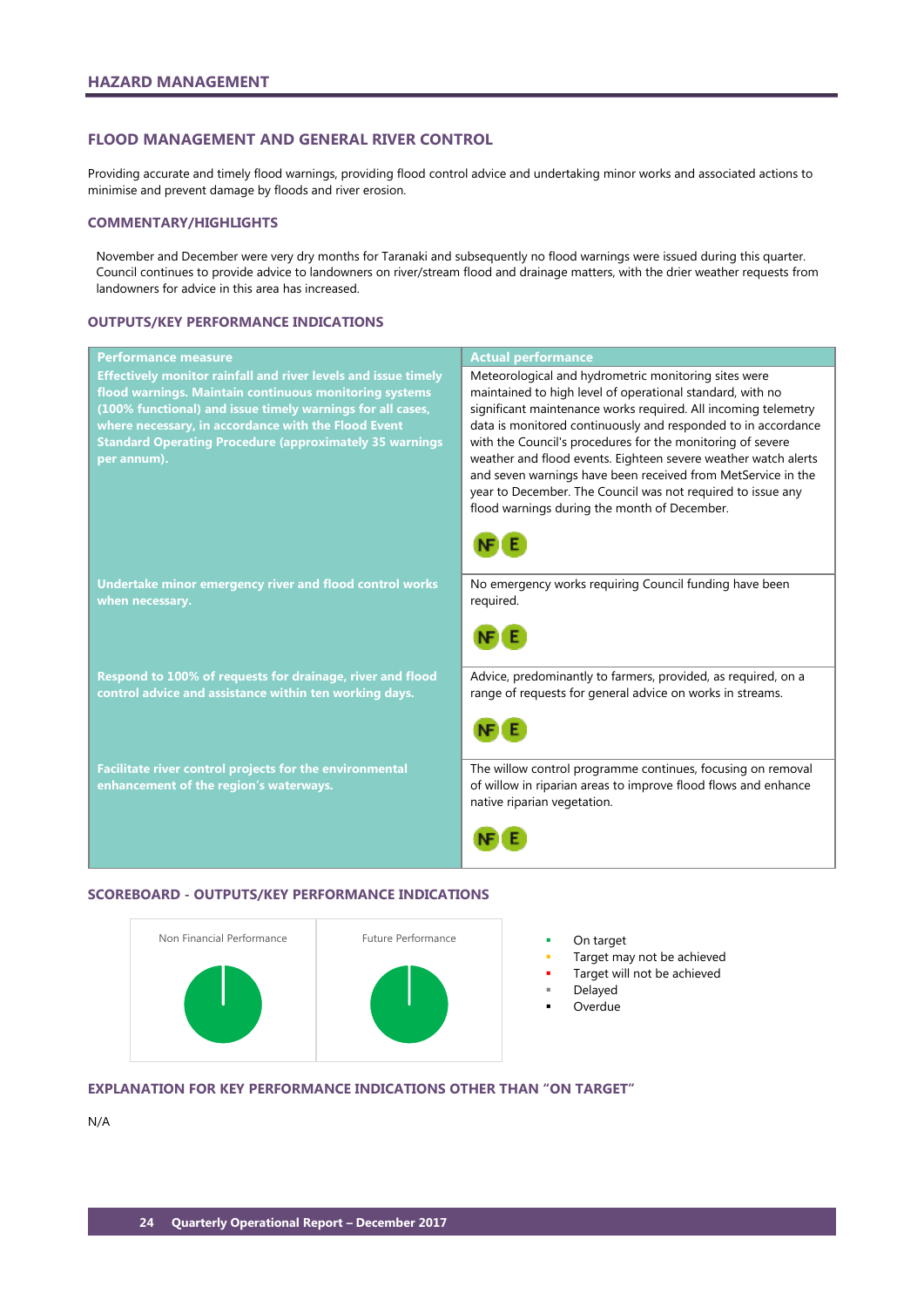#### <span id="page-26-0"></span>**RIVER CONTROL SCHEMES**

Managing and maintaining river control scheme works to accepted design standards to minimise and prevent damage by floods and river erosion.

#### **COMMENTARY/HIGHLIGHTS**

All schemes (Lower Waiwhakaiho, Lower Waitara, Okato and Waitotara) have been maintained as per their respective asset management plans. A range of routine maintenance works has been completed across the schemes. The new Opunake scheme works are underway and planned to be completed by the end of May 2018.

## **OUTPUTS/KEY PERFORMANCE INDICATIONS**

| <b>Performance measure</b>                                                                                                                                                                                                                                                                                                                                                                                                                 | <b>Actual performance</b>                                                                                                                                                                                                                                                                                                                                                                                                                                                    |
|--------------------------------------------------------------------------------------------------------------------------------------------------------------------------------------------------------------------------------------------------------------------------------------------------------------------------------------------------------------------------------------------------------------------------------------------|------------------------------------------------------------------------------------------------------------------------------------------------------------------------------------------------------------------------------------------------------------------------------------------------------------------------------------------------------------------------------------------------------------------------------------------------------------------------------|
| Manage all flood and river control schemes across the region<br>in accordance with asset management plans; including<br>Lower Waiwhakaiho, Lower Waitara, Okato and Waitotara<br><b>Schemes.</b>                                                                                                                                                                                                                                           | All schemes have been maintained as per asset management<br>plans. Waiwhakaiho Works: construction of rock groynes on the<br>Waiwhakaiho to protect the stopbanks from erosion, further rock<br>riprap stabilisation of eroding banks on the Mangaone Stream<br>between Katere Road and Devon Road, clearance of self-seeded<br>wattle trees from Mangaone Stream channel upstream of Katere<br>Road. General: mowing of grassed area and stopbanks, general<br>week control |
|                                                                                                                                                                                                                                                                                                                                                                                                                                            |                                                                                                                                                                                                                                                                                                                                                                                                                                                                              |
| Manage other minor river schemes to standards as agreed<br>with scheme participants.                                                                                                                                                                                                                                                                                                                                                       | Minor schemes are at agreed standards. No recent work has<br>been required.                                                                                                                                                                                                                                                                                                                                                                                                  |
|                                                                                                                                                                                                                                                                                                                                                                                                                                            |                                                                                                                                                                                                                                                                                                                                                                                                                                                                              |
| <b>Implement the rural component of an Opunake Flood</b><br>Control Scheme. The rural component of the Scheme will<br>divert floodwaters from the Hihiwera Stream to the Otahi<br>Stream and the Waiaua River. An urban component will be<br>designed and implemented by the South Taranaki District<br>Council. The scheme is designed to protect Opunake from a<br>1% Annual Exceedance Probability (one-in-100-year)<br>flooding event. | Stage 1 - diversion to the Otahi Stream - has been completed.<br>Stage 2 - diversion to the Waiaua River - The contract has been<br>awarded to Taranaki Civil. Site possession is early Feb 2018 with<br>work to be completed by May 2018.                                                                                                                                                                                                                                   |

#### **SCOREBOARD - OUTPUTS/KEY PERFORMANCE INDICATIONS**



- 
- Target may not be achieved
- Target will not be achieved
- Delayed
- Overdue

# **EXPLANATION FOR KEY PERFORMANCE INDICATIONS OTHER THAN "ON TARGET"**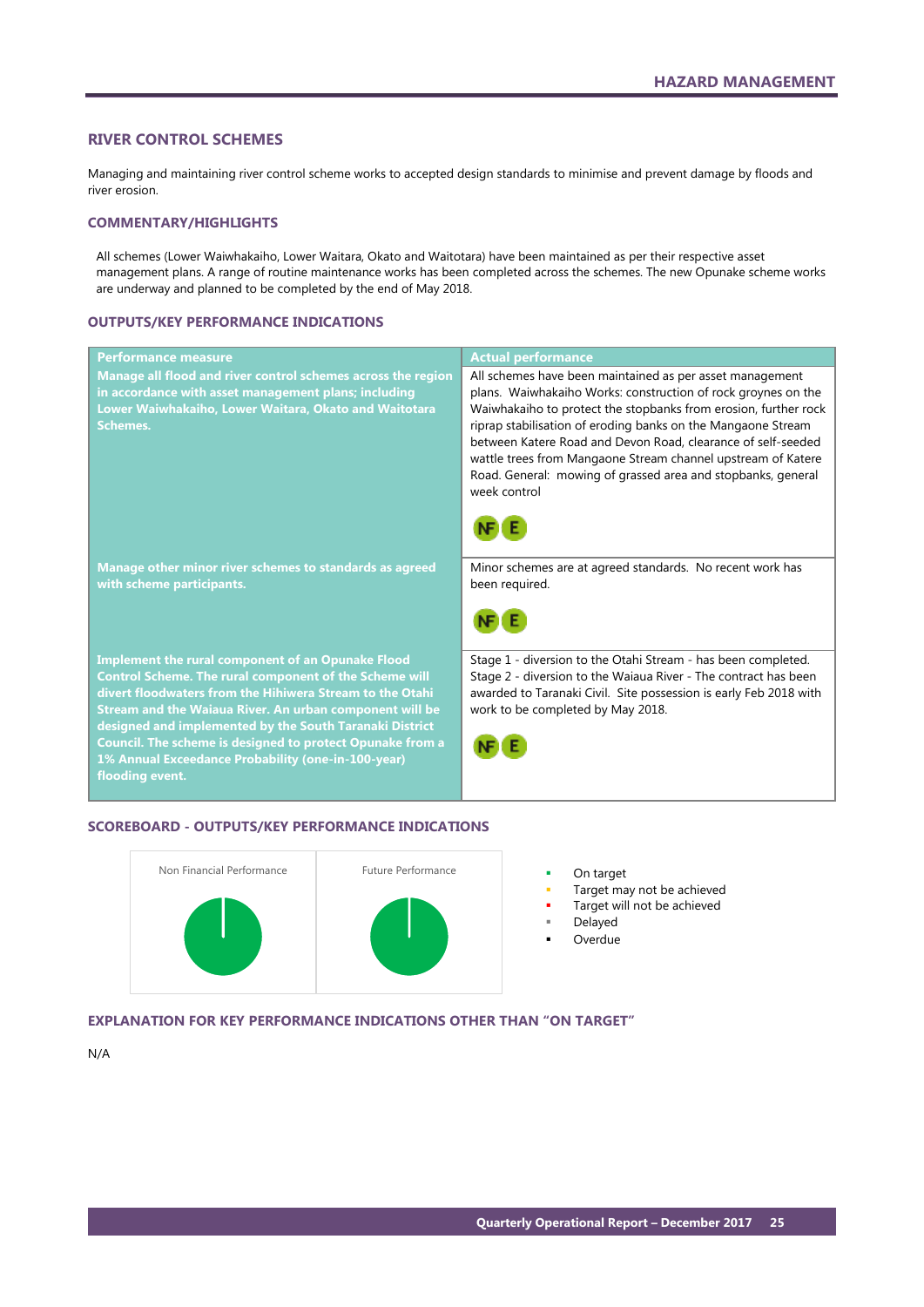# <span id="page-27-0"></span>**REGIONAL GARDENS**

Ensuring that Hollard Gardens, Tupare and Pukeiti are maintained and enhanced as regionally significant recreational and heritage amenities.

#### **COMMENTARY/HIGHLIGHTS**

All gardens have been maintained to the standards in the respective Asset Management Plans. The last quarter has seen the visitor numbers recover at Hollards after a very wet spring. The new garden/pathway that has replaced the driveway, is establishing well and has significantly improved the arrival experience. The new plant borders at Tupare have also lifted appeal of the Cottage area. Pukeiti's highlights for the quarter have been the bedding in of the facilities and covered gardens as an iconic Taranaki experience and the consequent increase in visitor numbers. The Lodge construction began at the beginning of the quarter and is progressing as planned. Overall, this quarter has been an excellent activation of community engagement and pride for Pukeiti.

#### **OUTPUTS/KEY PERFORMANCE INDICATIONS**

| Performance measure                                                                                                                                                                                                                                                                                                                                                                                                                                                                                                                                                                            | <b>Actual performance</b>                                                                                                                                                                                                                                                                                                                                                                                                                                                                 |
|------------------------------------------------------------------------------------------------------------------------------------------------------------------------------------------------------------------------------------------------------------------------------------------------------------------------------------------------------------------------------------------------------------------------------------------------------------------------------------------------------------------------------------------------------------------------------------------------|-------------------------------------------------------------------------------------------------------------------------------------------------------------------------------------------------------------------------------------------------------------------------------------------------------------------------------------------------------------------------------------------------------------------------------------------------------------------------------------------|
| Provide three regional gardens (Tupare, Hollard Gardens and<br>Pukeiti) for free general use by the regional community.<br>Three gardens open 9am to 5pm seven days a week, with                                                                                                                                                                                                                                                                                                                                                                                                               | The gardens are now open all day every day for free general use<br>by the regional community and visitors.                                                                                                                                                                                                                                                                                                                                                                                |
| <b>Hollard Gardens and Tupare open till 8pm during daylight</b><br>saving hours.                                                                                                                                                                                                                                                                                                                                                                                                                                                                                                               |                                                                                                                                                                                                                                                                                                                                                                                                                                                                                           |
| Encourage the increased use of the regional gardens by the<br>community for recreational purposes and for specific events.                                                                                                                                                                                                                                                                                                                                                                                                                                                                     | Visitor numbers for July to end of December 2017: Pukeiti 45,220<br>Tupare 18,114 and Hollard Gardens 8,984. Events: Pukeiti 18,<br>Tupare 23, and Hollard Gardens 19. There have been a number<br>of educational workshops, all well attended. The tree house trail<br>at Pukeiti was promoted for the school holidays with a positive<br>response from the community and a large increase in visitor<br>numbers. The annual Christmas carols event at Tupare was also<br>well attended. |
| <b>Continue implementing the Pukeiti asset management plans</b><br>focusing on completing the upgrade works at Pukeiti.<br>Priority tasks to be completed include: Rebuilding the Lodge<br>and surrounds. Enhancing the garden and the<br>rhododendron collection, including development of the<br>weka wetland and children's activities. Continuing the<br>implementation of the plant collection plan. Refurbishing<br>the plant borders. Upgrading the outer ring tracks.<br><b>Completing the upgrade of the Rain Forest Centre.</b><br>Investigating further recreational opportunities. | The major project during this quarter has been the Lodge<br>construction. Contractors are on schedule. Other projects and<br>proposed works this quarter, include: planning activity for works<br>to commence in the autumn once the Lodge construction is<br>complete, as well as planning to inform the next AMP's with a<br>focus on recreation.                                                                                                                                       |
| Review and adopt asset management plans for Tupare,<br>Hollard Gardens and Pukeiti by 31 October 2017.                                                                                                                                                                                                                                                                                                                                                                                                                                                                                         | The revised asset management plans for Tupare and Hollard<br>Gardens were adopted by the Council during this quarter. The<br>Pukeiti plans are being finalised, for consideration by the Council<br>at the February Executive Meeting.                                                                                                                                                                                                                                                    |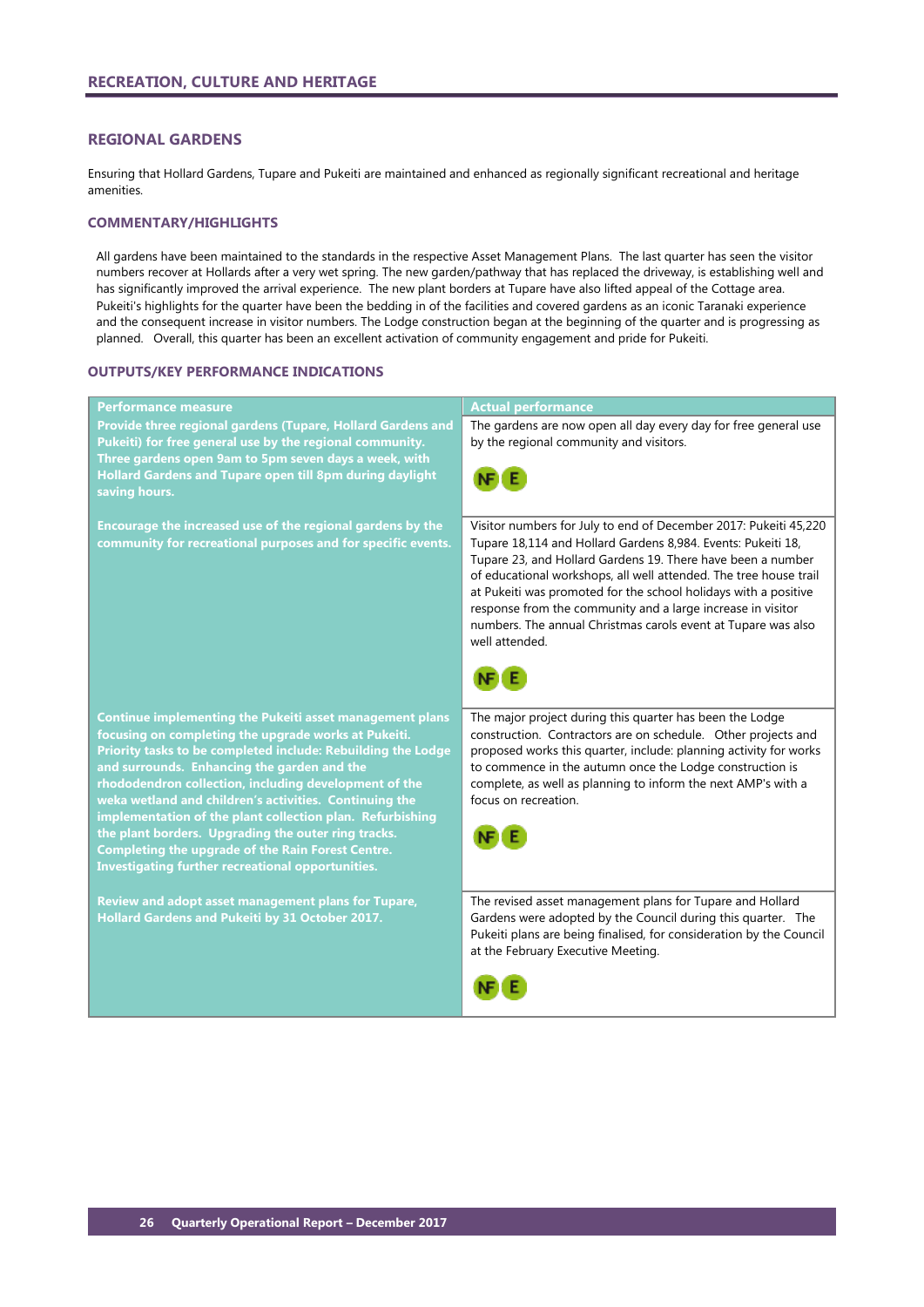# **SCOREBOARD - OUTPUTS/KEY PERFORMANCE INDICATIONS**



- 
- **Target may not be achieved**
- **Target will not be achieved**
- Delayed
- **-** Overdue

**EXPLANATION FOR KEY PERFORMANCE INDICATIONS OTHER THAN "ON TARGET"**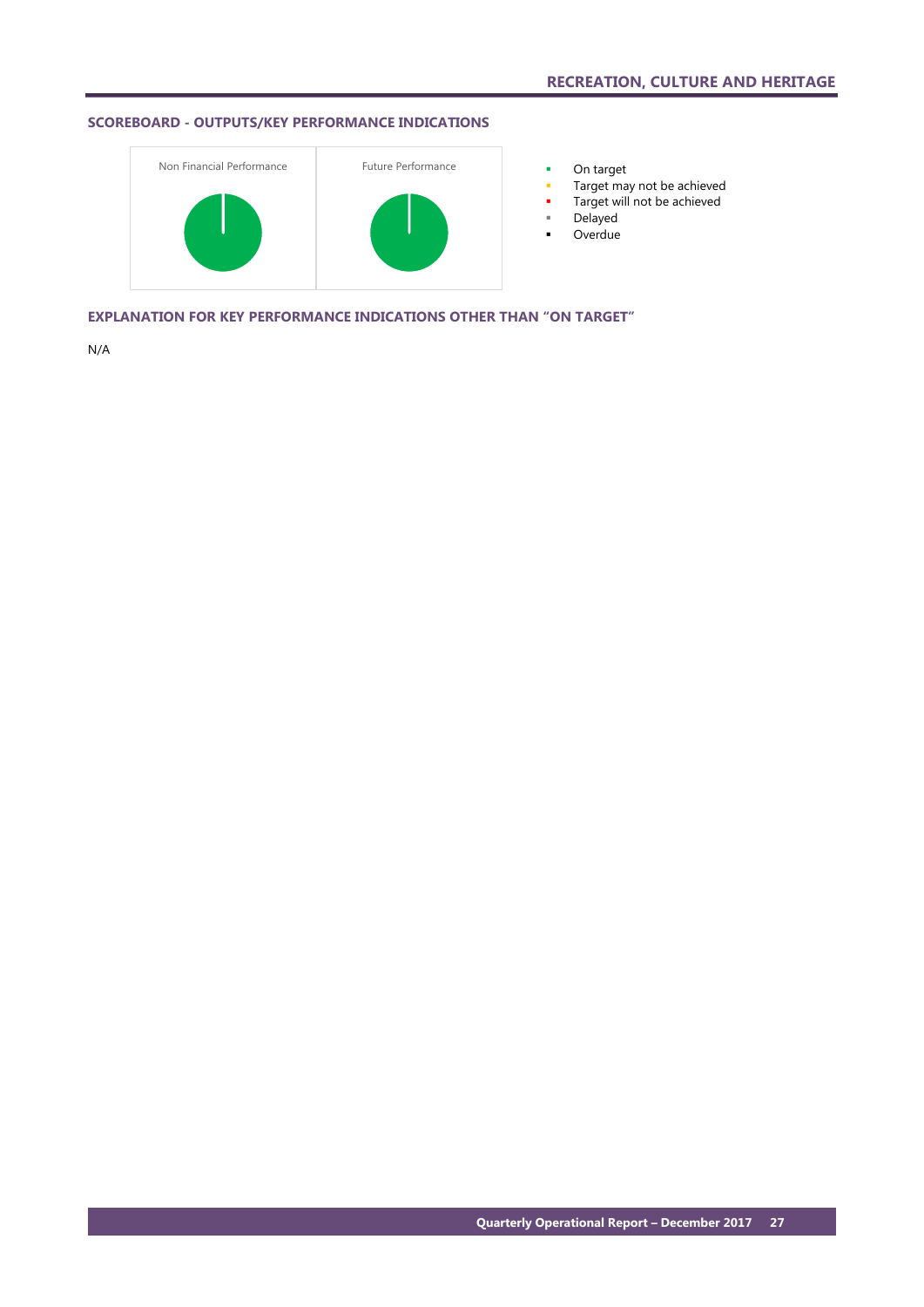#### <span id="page-29-0"></span>**PUKE ARIKI**

Maintaining an ongoing partnership relationship with the Puke Ariki regional museum and library including the ongoing use of display and presentation material within an annual project.

#### **COMMENTARY/HIGHLIGHT**

The relationship with Puke Ariki is progressing well. The projects for 2017/2018 (see below) have been agreed upon and are in the process of being delivered.

#### **OUTPUTS/KEY PERFORMANCE INDICATIONS**

| Performance measure                                         | <b>Actual performance</b>                                         |
|-------------------------------------------------------------|-------------------------------------------------------------------|
| Maintain an ongoing partnership relationship with the Puke  | Quarterly partnership meetings are held with Puke Ariki. The four |
| Ariki regional museum and library including the ongoing use | 2017/2018 projects are: Bugs: Permian Monsters exhibition         |
| of display and presentation material within an annual       | (\$80,000); Refresh conservation component of Taranaki Naturally  |
| project.                                                    | Gallery (\$20,000); Taranaki Theatre Experience (\$25,000); Aotea |
|                                                             | Utanganui Museum of South Taranaki. (\$25,000).                   |
|                                                             |                                                                   |

# **SCOREBOARD - OUTPUTS/KEY PERFORMANCE INDICATIONS**



- 
- Target may not be achieved
- Target will not be achieved
- Delayed
- Overdue

**EXPLANATION FOR KEY PERFORMANCE INDICATIONS OTHER THAN "ON TARGET"**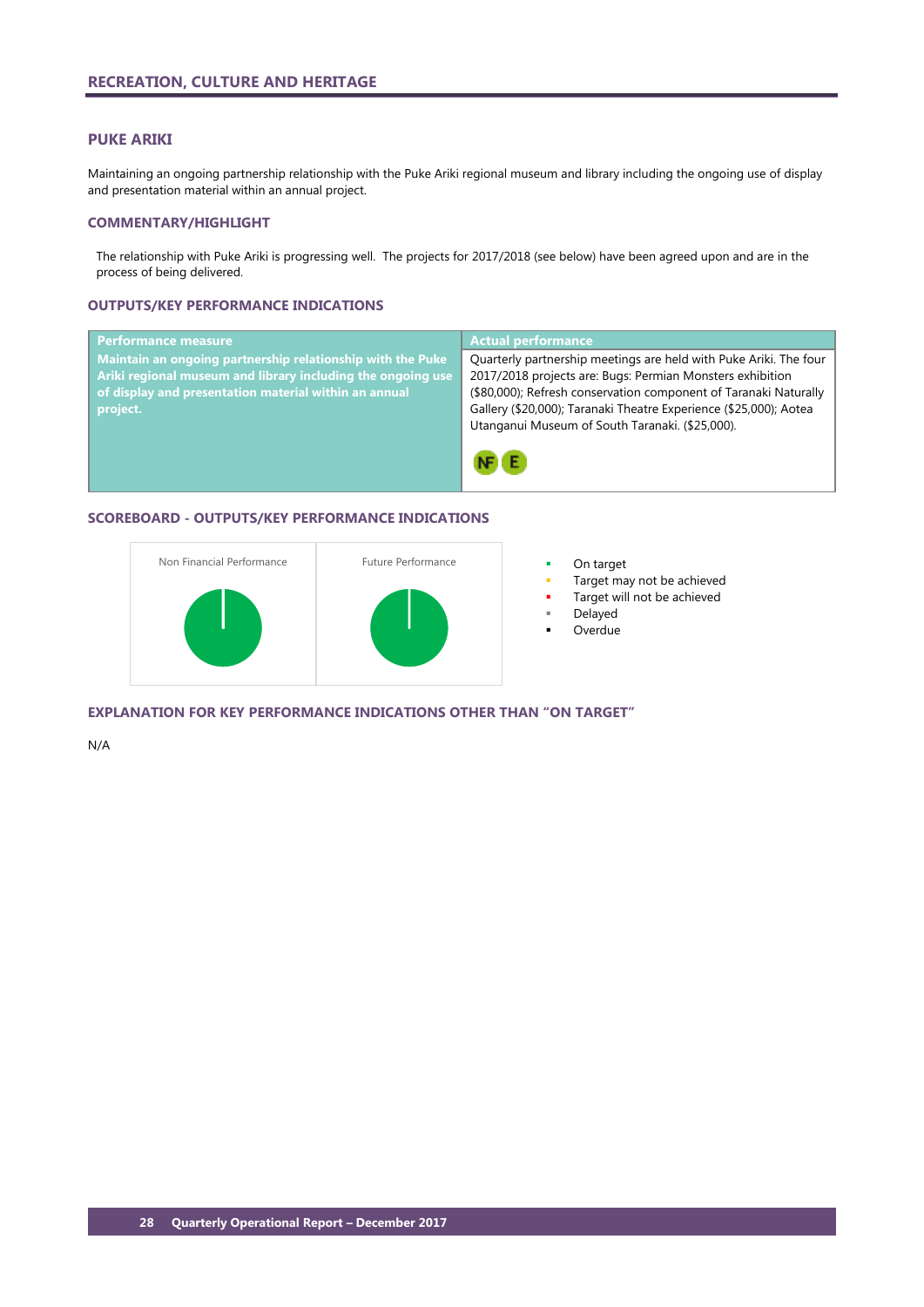# <span id="page-30-0"></span>**YARROW STADIUM**

Facilitating the continued maintenance and development of Yarrow Stadium.

#### **COMMENTARY/HIGHLIGHTS**

Recent highlights include the completion of the new hospitality suites and the associated food and beverage amenities, the successful hosting of the All Blacks v Argentina test match and the Taranaki home Mitre 10 Cup rugby games. The Management Agreement between the Taranaki Stadium Trust and the New Plymouth District Council is working well. A detailed investigation is currently under way into the work required to bring the stands up to adequate earthquake standards. When details, options and costings are clear, the Council envisages consulting the regional community on the next steps that should be taken.

#### **OUTPUTS/KEY PERFORMANCE INDICATIONS**

| <b>Performance measure</b>                                                                                           | <b>Actual performance</b>                                                                                                                                                                                                                                                                                                                                                                                                                                   |
|----------------------------------------------------------------------------------------------------------------------|-------------------------------------------------------------------------------------------------------------------------------------------------------------------------------------------------------------------------------------------------------------------------------------------------------------------------------------------------------------------------------------------------------------------------------------------------------------|
| <b>Contract with New Plymouth District Council for the</b><br>operation and management of Yarrow Stadium.            | The Trust and the New Plymouth District Council have a<br>management agreement for the operation and management of<br>Yarrow Stadium. New Plymouth District Council are operating<br>and managing Yarrow Stadium under this agreement.                                                                                                                                                                                                                      |
| Undertake asset management planning for the future<br>maintenance, enhancement and development of Yarrow<br>Stadium. | A joint committee of the Council and the New Plymouth District<br>Council have developed and adopted a strategic plan and<br>associated 2015/2025 asset management plan for the long-term<br>development of Yarrow Stadium. The Council is completing the<br>2017/2018 programme. Work is ongoing on the 2018/2028<br>asset management plans although this has slowed down as the<br>results of earthquake assessments on the two Stands are<br>considered. |
| Provide regional funding for the future maintenance,<br>enhancement and development of Yarrow Stadium.               | The Council provides regional funding to the Taranaki Stadium<br>Trust for long-term maintenance and development at Yarrow<br>Stadium. The implementation of the 2017/2018 programme of<br>major maintenance and development is the focus.                                                                                                                                                                                                                  |

#### **SCOREBOARD - OUTPUTS/KEY PERFORMANCE INDICATIONS**



- 
- Target may not be achieved
- Target will not be achieved
- Delayed
- **Overdue**

# **EXPLANATION FOR KEY PERFORMANCE INDICATIONS OTHER THAN "ON TARGET"**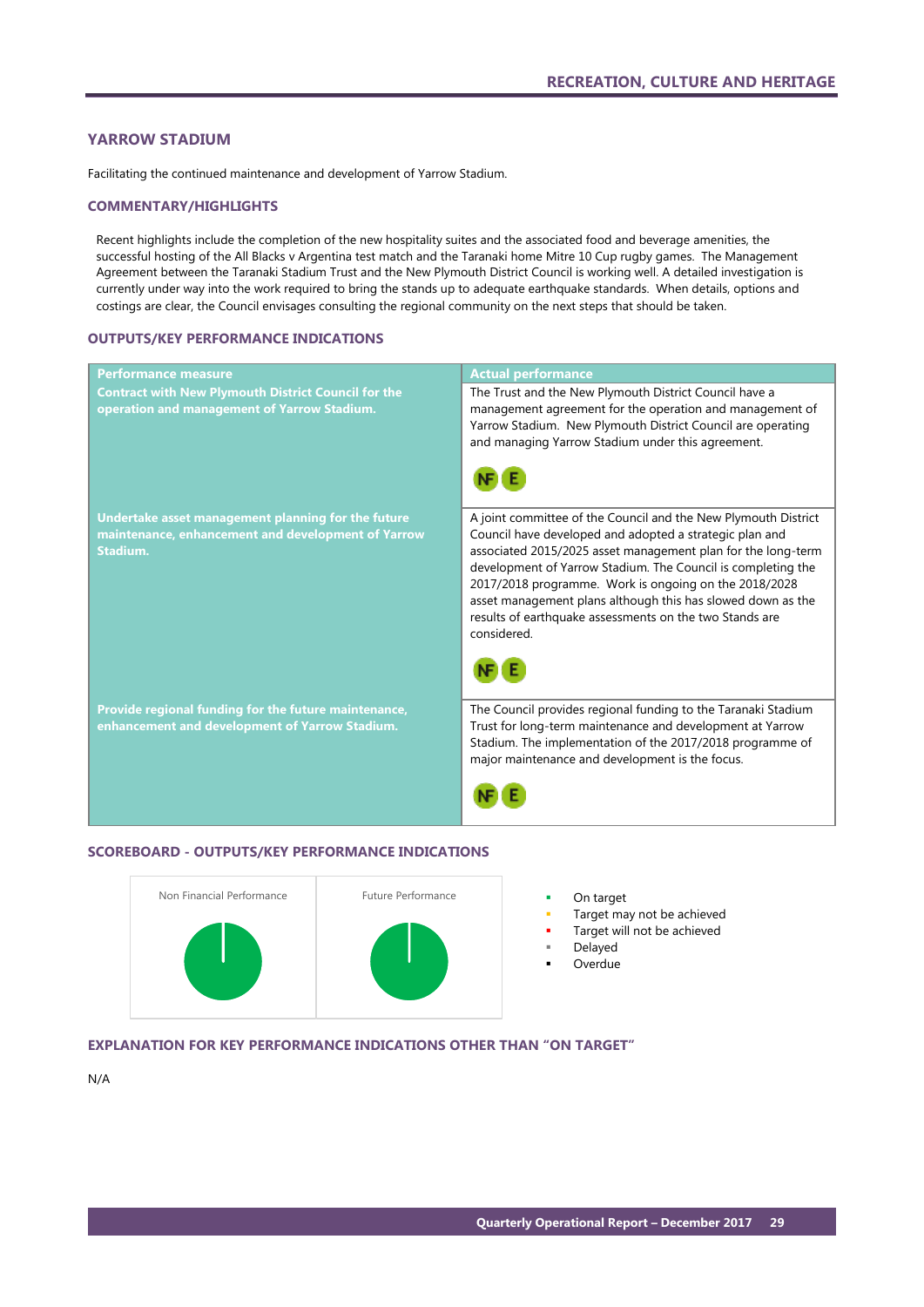#### <span id="page-31-0"></span>**INVESTMENT MANAGEMENT**

Ensuring that the equity, property and treasury investments owned by the Council are efficiently managed.

#### **COMMENTARY/HIGHLIGHTS**

Council's investment management activities are working well within defined policies and procedures. The AGM of Port Taranaki Ltd has occurred and a number of issues around membership of the Board have been addressed. Achieving the interest rate return targets is challenging in the current low interest environment. It is unlikely that the Council will achieve its 2015/2025 Long-Term Plan Investment Policy target of 6% in 2017/2018. This target is being reviewed for the 2018/2028 Long-Term Plan.

## **OUTPUTS/KEY PERFORMANCE INDICATIONS**

| <b>Performance measure</b>                                                                                                   | <b>Actual performance</b>                                                                                                                                                                                                                                                                                                                                                        |
|------------------------------------------------------------------------------------------------------------------------------|----------------------------------------------------------------------------------------------------------------------------------------------------------------------------------------------------------------------------------------------------------------------------------------------------------------------------------------------------------------------------------|
| <b>Consider Port Taranaki's annual statement of corporate</b><br>intent and monitor performance against established targets. | Port Taranaki Ltd's performance was reviewed when considering<br>their 2016/2017 Annual Report at the Council's Ordinary<br>Meeting on 18 September 2017. The half-year results to 31<br>December 2017 will be reviewed and considered in the first half<br>of 2018. Performance against standards set in the statement of<br>corporate intent is reported in the annual report. |
| Appoint Directors at Port Taranaki Ltd's annual general<br>meeting and at other times as required.                           | Messrs Crough and MacLeod were reappointed at the 22<br>September 2017 AGM of Port Taranaki Ltd. Mrs Kathy Meads<br>was appointed to the Board on 12 December 2017.                                                                                                                                                                                                              |
| Undertake on-going liaison with port company directors and<br>management.                                                    | Regular formal and informal briefings and discussions occurred<br>between the Board and the Council throughout 2017/2018.                                                                                                                                                                                                                                                        |
| Manage and, where appropriate, divest leasehold land in<br>accordance with the Council's Investment Policy.                  | Leasehold land is managed in accordance with the Council's<br>Investment Policy. A 5% return from leasehold land rentals is<br>expected in 2017/2018. No properties have been divested.                                                                                                                                                                                          |
| Manage and maximise returns from treasury investments in<br>accordance with the Investment Policy.                           | All treasury investments are in accordance with the Council's<br>Investment Policy, however the Long-Term Plan target return of<br>6% is unlikely to be achieved.                                                                                                                                                                                                                |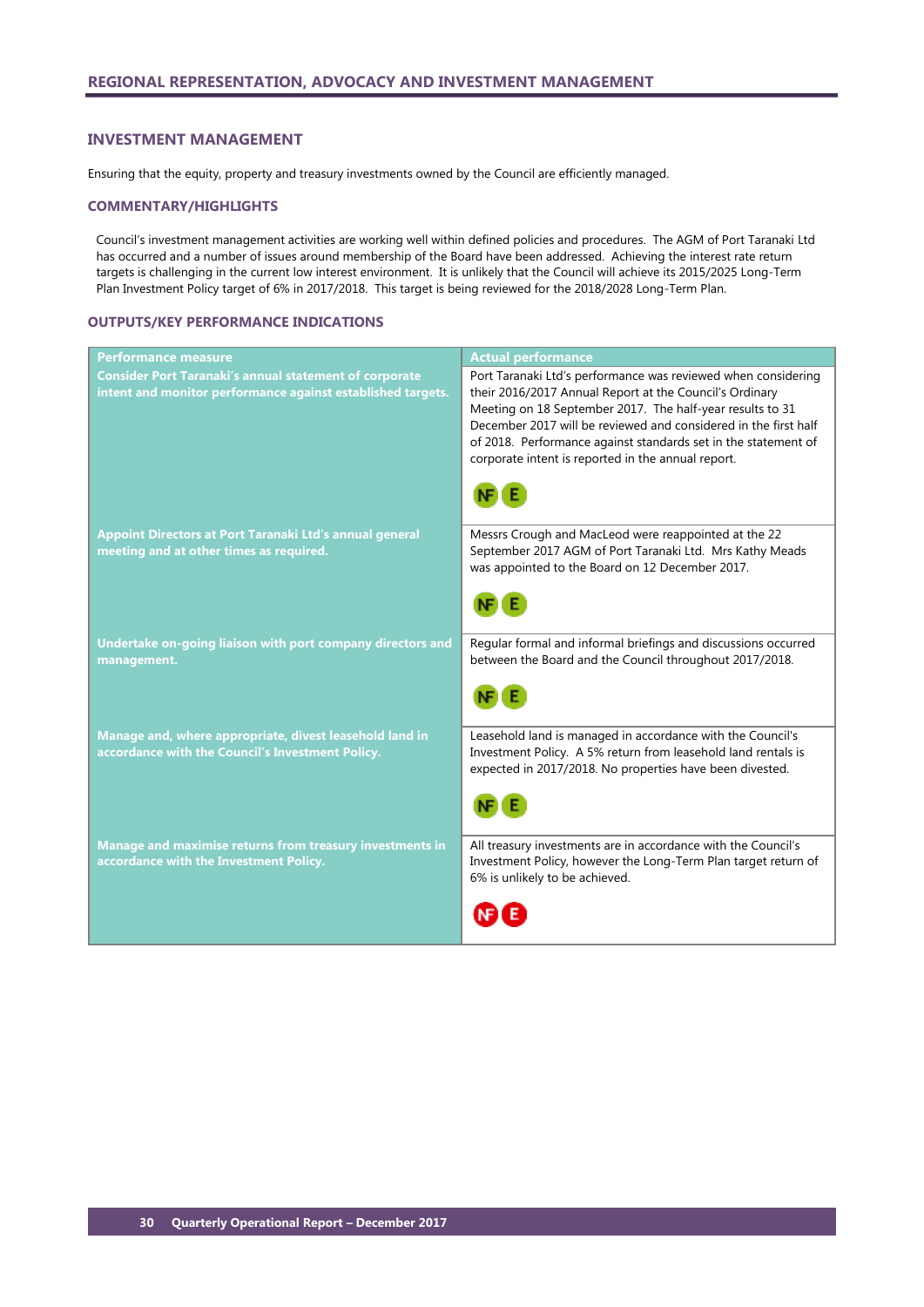# **SCOREBOARD - OUTPUTS/KEY PERFORMANCE INDICATIONS**



- 
- Target may not be achieved
- Target will not be achieved
- Delayed
- Overdue

#### **EXPLANATION FOR KEY PERFORMANCE INDICATIONS OTHER THAN "ON TARGET"**

The Council's *Investment Policy* has a 6% target for interest returns. The *Local Government Act 2002* requires the Council to set a target. In the current interest rate environment, the Council is unlikely to reach this target for 2017/2018. Since the target was established, the Council has exceeded consistently exceeded it. The target will need to be reassessed in the preparation of the *2018/2028 Long-Term Plan*.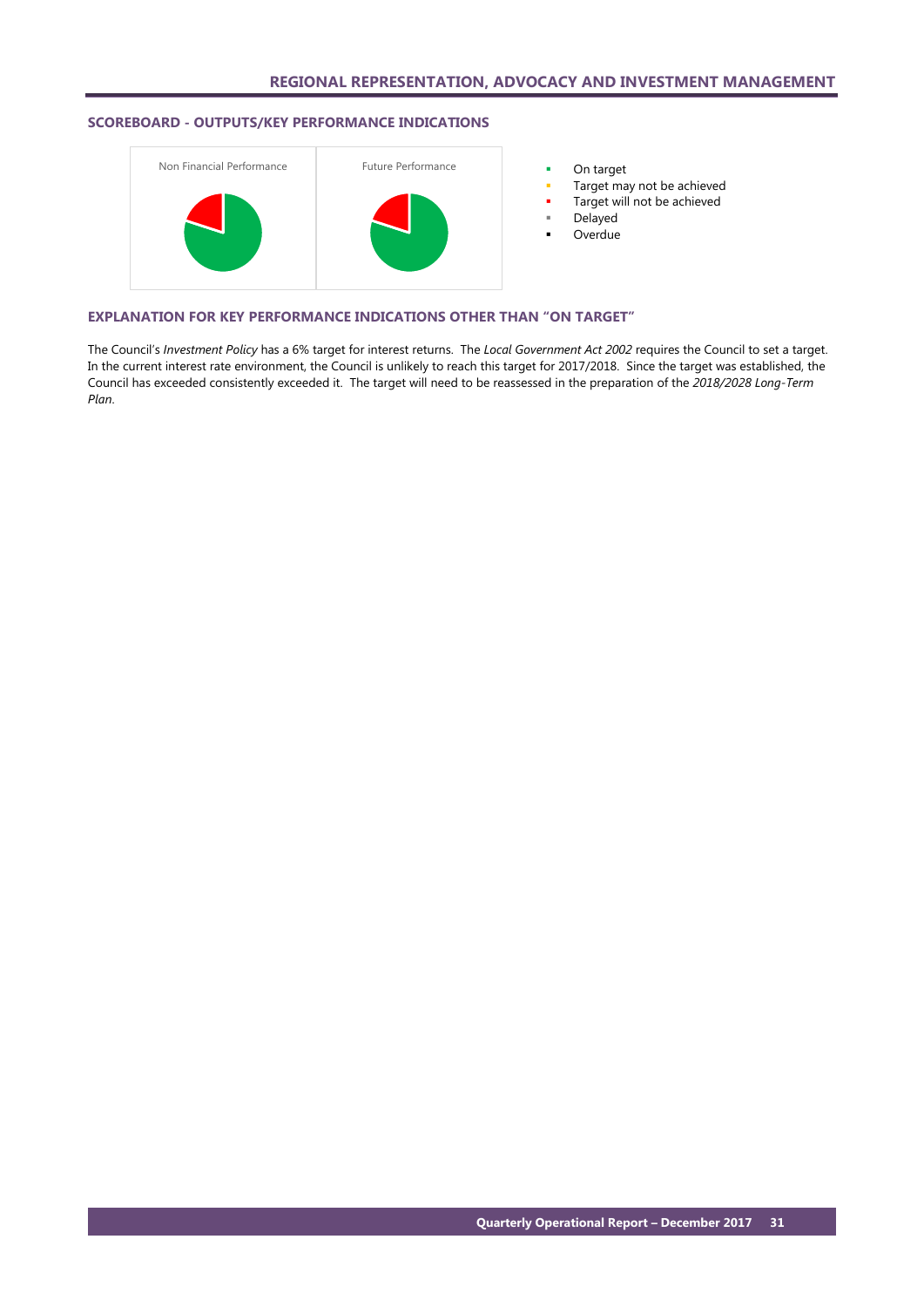#### <span id="page-33-0"></span>**COMMUNITY ENGAGEMENT**

Promoting community awareness and understanding of the Council's functions and activities, and making quality and timely information publicly available.

#### **COMMENTARY/HIGHLIGHTS**

The implementation of the digital and social media strategy is the primary focus and good progress is being made on all fronts. The web design and redevelopment project is progressing well with Stage 2 going live in the second quarter of 2017/2018. ALGIM's 2017 Council website rankings place the Council as the second best regional council website. Work is progressing on a transport app with the NZTA. Preparations are underway for the 2017 Environmental Awards. The environmental education programme continues to be busy and successful.

# **OUTPUTS/KEY PERFORMANCE INDICATIONS**

| <b>Performance measure</b>                                  | <b>Actual performance</b>                                        |
|-------------------------------------------------------------|------------------------------------------------------------------|
| Engage with the community across a range of channels        | A range of communications activities have been undertaken to     |
| including print and digital publications, news media,       | support Council programmes. The Council website is being         |
| websites, mobile and social media. Produce regular editions | maintained and enhanced, and social media activity continues to  |
| (4 per annum) of the Recount newsletter to over 1,000       | grow with 3,079 followers on Facebook. The Council's newsletter, |
| stakeholders through a range of channels.                   | Talking Taranaki, was not published in December. Two             |
|                                                             | newsletters have been published to date (1 Recount and 1         |
|                                                             | Talking Taranaki).                                               |
|                                                             |                                                                  |
| Implement the Council's environmental awards programme.     | Planning is underway for the 2018 environmental awards which     |
|                                                             | will be presented in November 2018.                              |
|                                                             |                                                                  |
|                                                             |                                                                  |
| Provide an on-going environmental education programme       | There have been 131 education sessions/field trips involving     |
| for school children and the wider community including class | 3383 students (including the Gardens' School Programmes), 3      |
| visits, field trips and the Pukeiti Rainforest School.      | staff meetings, 0 professional development sessions and 2 issues |
|                                                             | of the SITE newsletter.                                          |
|                                                             |                                                                  |

#### **SCOREBOARD - OUTPUTS/KEY PERFORMANCE INDICATIONS**



- 
- Target may not be achieved
- Target will not be achieved
- Delayed
- Overdue

# **EXPLANATION FOR KEY PERFORMANCE INDICATIONS OTHER THAN "ON TARGET"**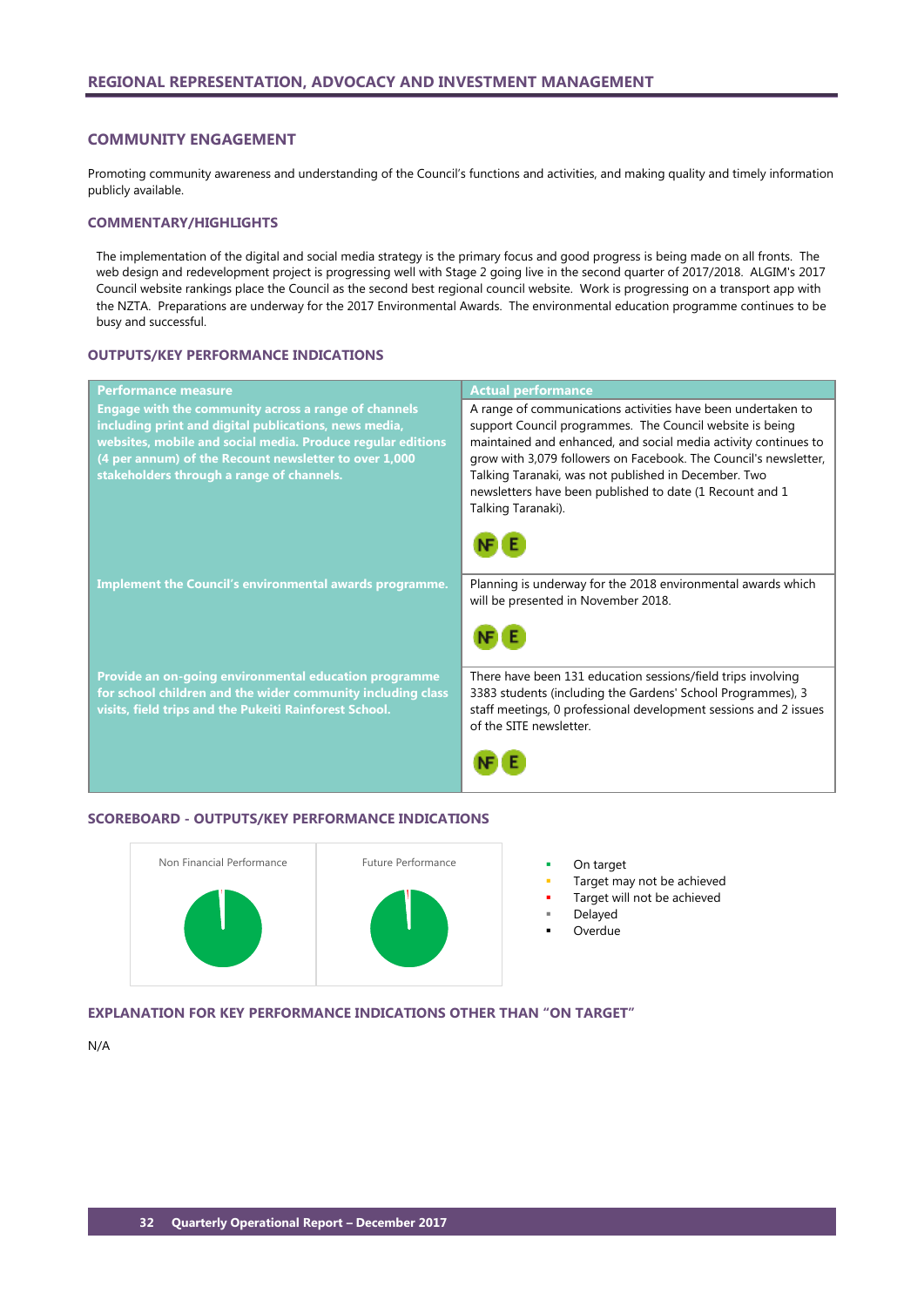# <span id="page-34-0"></span>**ADVOCACY AND RESPONSE**

Advocating and responding, on behalf of the Taranaki community, to initiatives proposed by other agencies, when those initiatives affect the statutory responsibilities of the Council or relate to matters of regional significance, which are of interest or concern to the people of Taranaki.

# **COMMENTARY/HIGHLIGHTS**

Submissions made have decreased due to less requests coming out Government due to the election. The Council continues to be heavily involved in various forums, mainly in Wellington, associated with policy development, advocacy, liaison and response to a range of national initiatives.

#### **OUTPUTS/KEY PERFORMANCE INDICATIONS**

| <b>Performance measure</b>                                                                                                                                                                         | <b>Actual performance</b>                      |
|----------------------------------------------------------------------------------------------------------------------------------------------------------------------------------------------------|------------------------------------------------|
| Assess the implications of policy initiatives proposed by                                                                                                                                          | To date, seven (7) submissions have been made. |
| other agencies including discussion documents, proposed<br>policies, strategies, plans and draft legislation, and respond<br>within required timeframes on approximately 15 occasions<br>per year. | $NF$ $E$                                       |

#### **SCOREBOARD - OUTPUTS/KEY PERFORMANCE INDICATIONS**



- 
- Target may not be achieved
- Target will not be achieved
- Delayed
- **Overdue**

# **EXPLANATION FOR KEY PERFORMANCE INDICATIONS OTHER THAN "ON TARGET"**